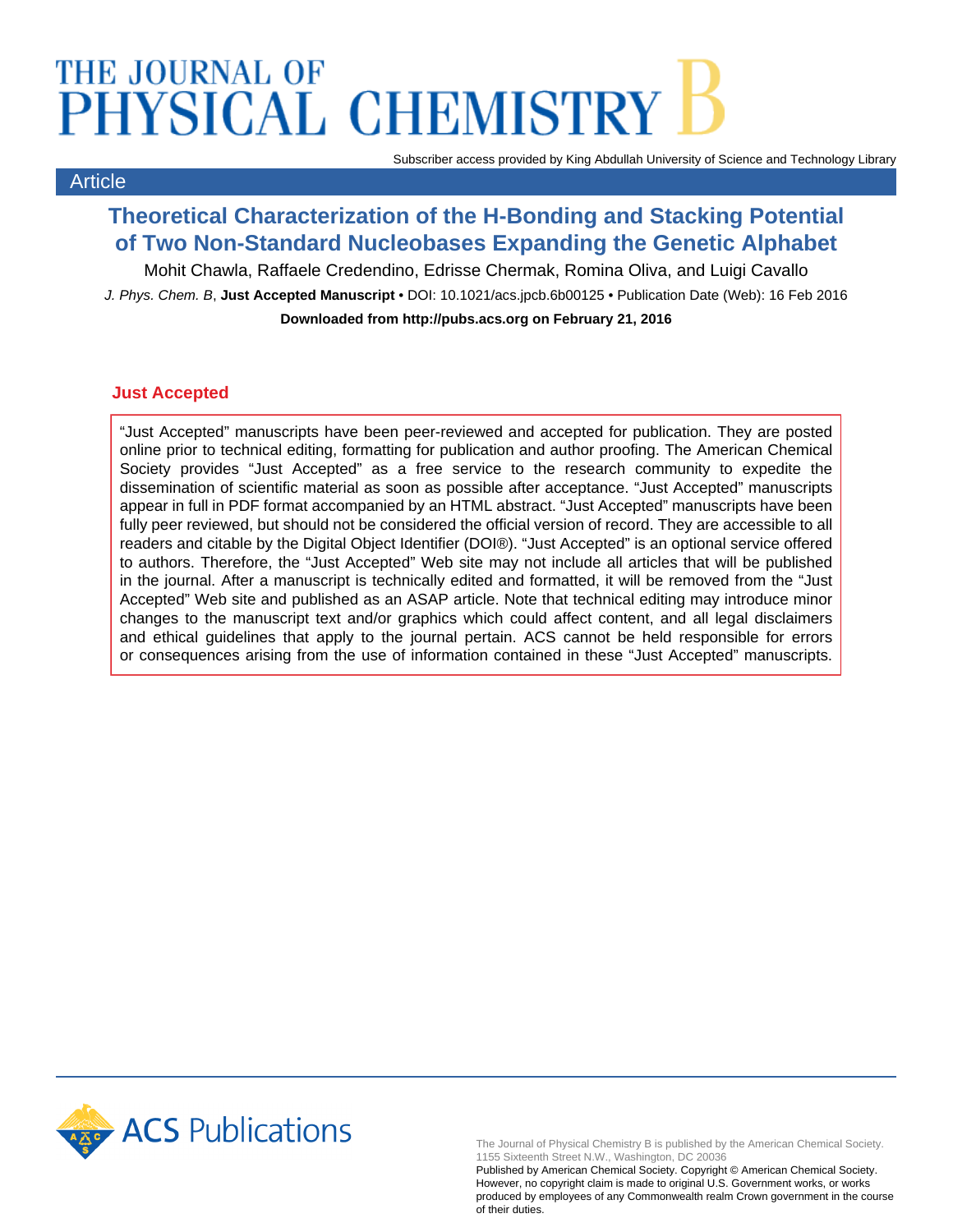## **Theoretical Characterization of the H-Bonding and Stacking Potential of Two Non-Standard Nucleobases Expanding the Genetic Alphabet**

Mohit Chawla, <sup>1,\*</sup> Raffaele Credendino, <sup>1</sup> Edrisse Chermak<sup>1</sup> Romina Oliva, <sup>2</sup> Luigi Cavallo<sup>1,\*</sup>

<sup>1</sup>King Abdullah University of Science and Technology (KAUST), Physical Sciences and Engineering Division (PSE), Kaust Catalysis Center (KCC), Thuwal 23955-6900, Saudi Arabia. Department of Sciences and Technologies, University Parthenope of Naples, Centro Direzionale Isola C4, I-80143, Naples, Italy. Email: mohitchawla.bt@gmail.com; luigi.cavallo@kaust.edu.sa

#### **Abstract:**

We report a quantum chemical characterization of the non-natural (synthetic) H-bonded base pair formed by 6-amino-5-nitro-2(1H)-pyridone (Z) and 2-amino-imidazo [1,2-a]-1,3,5-triazin-4(8H)-one (P). The Z:P base pair, orthogonal to the classical G:C base pair, has been introduced in DNA molecules for expanding the genetic code. Our results indicate that the Z:P base pair closely mimics the G:C base pair both in terms of structure and stability. To clarify the role of the  $NO<sub>2</sub>$  group on the C5 position of the Z base, we compared the stability of the Z:P base pair with that of base pairs having different functional groups at the C5 position of Z. Our results indicate that the electron donating/withdrawing properties of the group on C5 has a clear impact on the stability of the Z:P base pair, with the strong electron withdrawing nitro group achieving the largest stabilizing effect on the H-bonding interaction, and the strong electron donating  $NH_2$  group destabilizing the Z:P pair by almost 4 kcal/mol. Finally, our gas phase and in water calculations confirm that the Z-nitro group reinforces the stacking interaction with its adjacent purine or pyrimidine ring.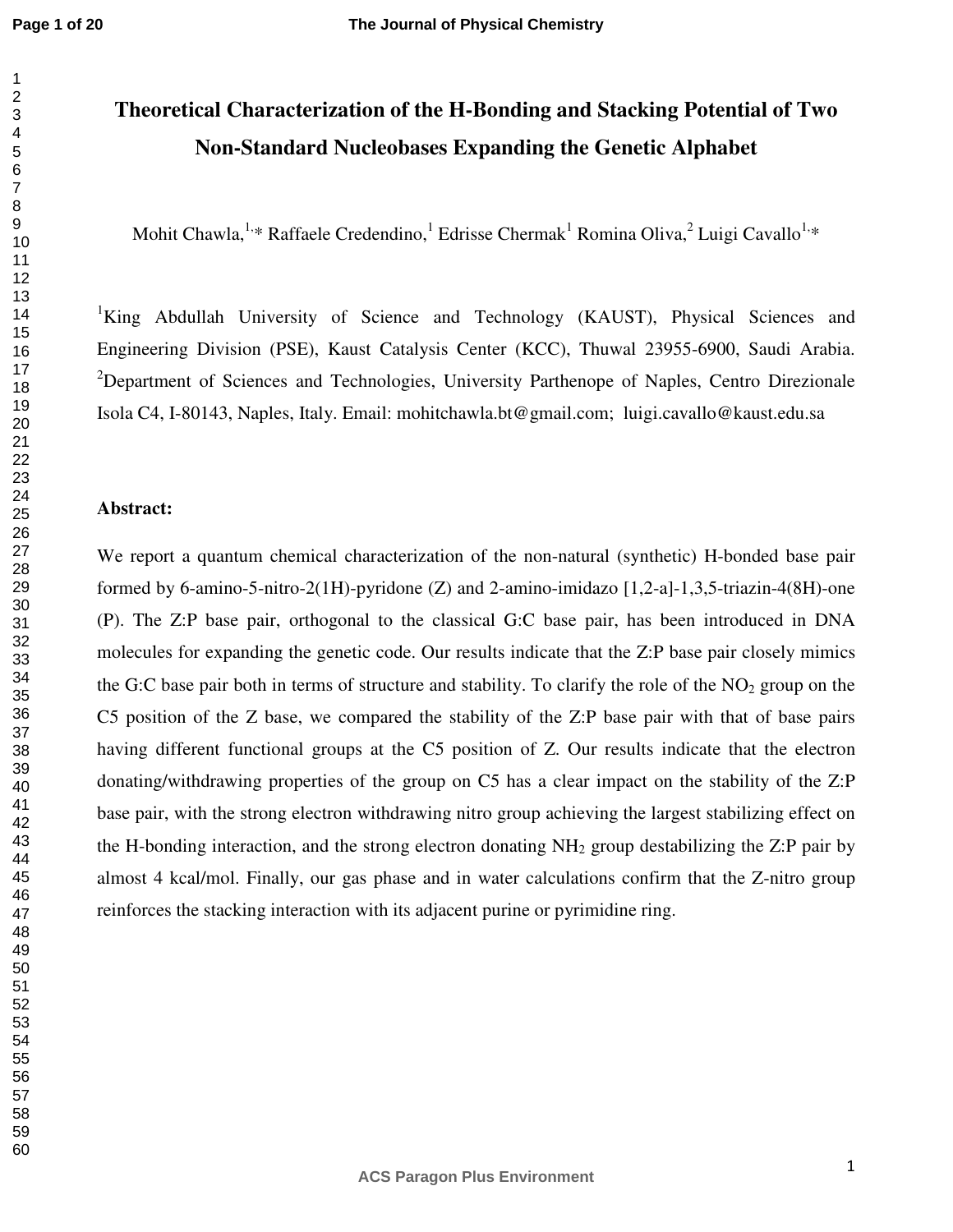#### **Introduction:**

Synthetic Biology is an emerging research area, and its key objective is to design novel biological systems by introducing newly designed non-natural components.<sup>1-3</sup> Within this approach, the newly designed non-natural components work alongside with natural components in a new biological system. $1,3$  In this scenario, during the past few decades synthetic biologists have put remarkable efforts to create non-natural base pairs that function toward the expansion of the genetic alphabet of DNA. The genetic information encoded in DNA is stored using a four letters alphabet, namely Adenine (A), Thymine (T), Guanine (G) and Cytosine (C), and in a double helical DNA structure 'A' selectively pairs with 'T' and 'G' pairs with 'C'. This pairing is fundamental to the transmission of the genetic information through replication, transcription and translation. Thus, introducing a nonnatural alphabet allows increasing the genetic alphabet, resulting in the expansion of the genetic information that can be encoded by DNA. Apart from the notion of increase in genetic information, it is worth to point out that non-natural base pairs have been studied extensively for various applications, including the site specific labeling,  $4-6$  specific detection/probing,  $7.8$  immobilization  $9$  and for the structural analysis of nucleic acids. $10-12$ 

During the last 30 years, a series of nucleotide analogues for the expansion of the genetic code have been reported by the groups of Kool, Hirao, Benner and Romesberg,  $5,6,9-27$  mainly. An ideal feature of the non-natural nucleotides introduced in DNA is their recognition by the natural enzymes machinery, which should be able to replicate it, as well as to transcribe the non-natural DNA into a non-natural RNA containing extra ribonucleotides. This would allow increasing the number of codons that, in turn, could encode proteins containing non-natural amino acids. Most of the reported non-natural nucleotides<sup>11,28-30</sup> lack the capability to form H-bonded pairs with other nucleotides, and deviate substantially from the concept of Watson-Crick base pairing. For example, non-standard nucleobases d5SICS and dNaM intercalate in duplex DNA, rather than lying coplanar, which leads to significant distortion of a regular double helical structure of DNA, and the edge-on interaction is only enforced when duplex DNA interacts with polymerase. $28-30$ 

This weakness of the single non-natural nucleotide can be overcome through the development of biorthogonal non-natural base pairs. For example the Z:P base pair, composed by 6-amino-5-nitro- $2(1H)$ -pyridone (Z) and 2-amino-imidazo  $[1,2-a]$ -1,3,5-triazin-4(8H)-one (P), see Figure 1, which combines with the four naturally occurring DNA bases to form a six letters DNA alphabet.<sup>31,32</sup> The Z:P pairing is orthogonal to pairing in standard bases, as only the hydrogen bonding units are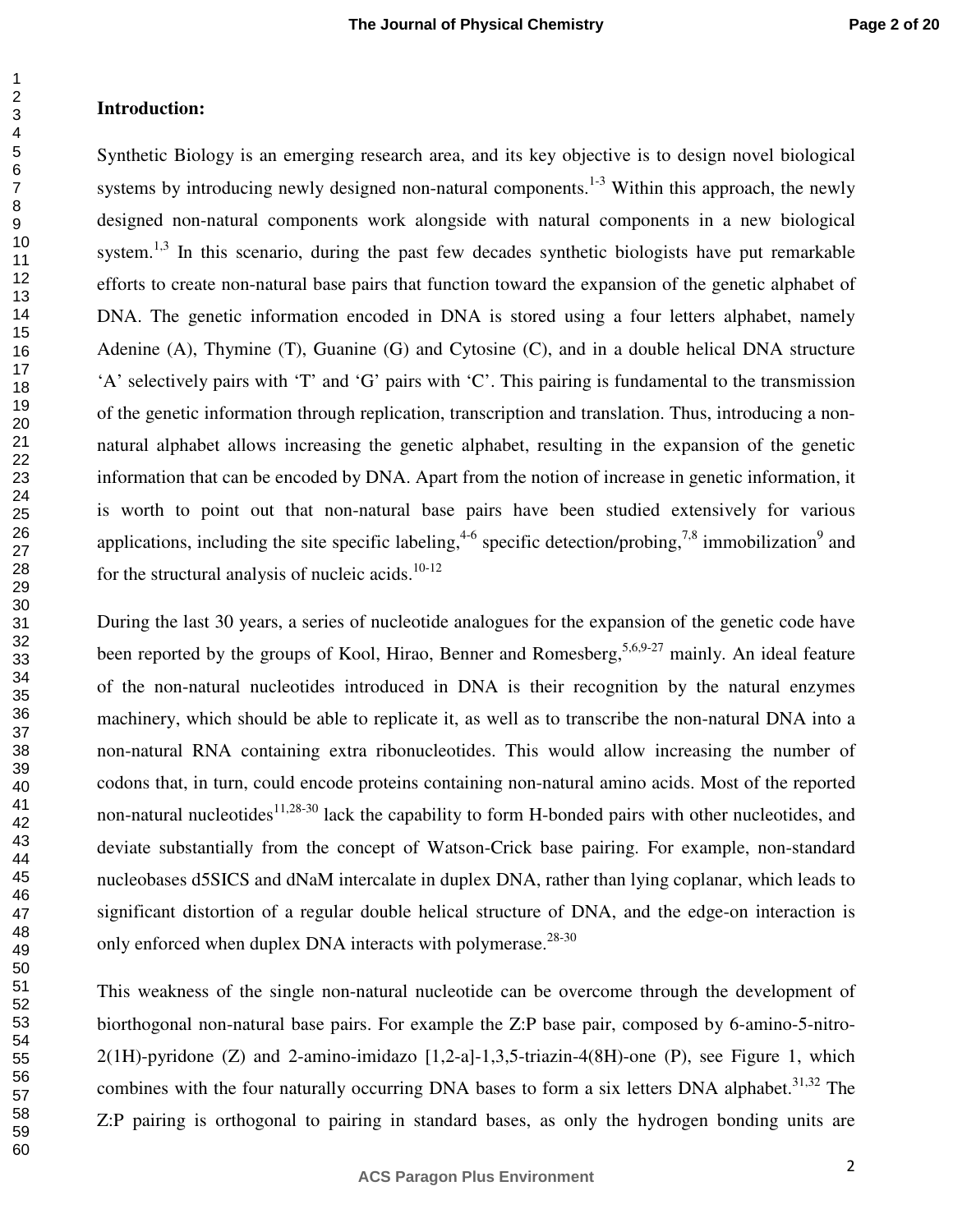shuffled.<sup>31,32</sup> It is to be remarked that DNA containing these Z and P non-natural bases can be amplified by polymerase with very high fidelity (99.8% per cycle).<sup>31,32</sup> This fidelity is due to the fact that Z and P nucleotides form natural stacking interaction, which is highly similar to the ones adopted by Watson-Crick pairs.  $31,32$  This allows the incorporation of multiple non-natural base pairs adjacent to one another, without perturbing the fundamental DNA duplex structure.<sup>32</sup> Moreover, it has also been shown that Z:P-containing DNA can adopt both the A- and the classical B-form structures.<sup>32</sup> Finally, a RNA riboswitch with a Z:P pair replacing a C:G pair has also been recently shown to preserve its conformation and ligand affinity.<sup>33</sup> From the structural point of view, the minor groove of the Z:P base pair is very similar to that of natural A:T and G:C base pairs, thus these nonnatural base pairs could efficiently interact with polymerases.<sup>31,32</sup> A unique feature associated with Z:P containing DNA is imparted by the Z-nitro group present at the major groove of the Z base, which could potentially be exploited for recognition by proteins.<sup>31,32</sup> Moreover, it was suggested that the strong electron withdrawing nitro group stabilizes the nucleoside derivatives against epimerization, and that it could influence both the H-bonding and the stacking potential in the DNA structure.



| $\sim$  | $-NO2$ | 0.78 | - 11    | U.UO    |
|---------|--------|------|---------|---------|
| $--H-N$ | $-CN$  | 0.66 | -Cl     | 0.23    |
| $-$     | $-CF2$ | 0.54 | -Br     | 0.23    |
|         | -COOH  | 0.45 | -H      |         |
|         | -CHO   | 0.42 | -OMe    | $-0.27$ |
|         |        |      | $-NH_2$ | $-0.66$ |
|         |        |      |         |         |

Figure 1. Structure of (a) G-C base pair; (b) Z-P base pair; (c) Z-P base pair with different functionalities (X) introduced at C5 position of Z base, with the values of the Hammett constant characterizing each substituent.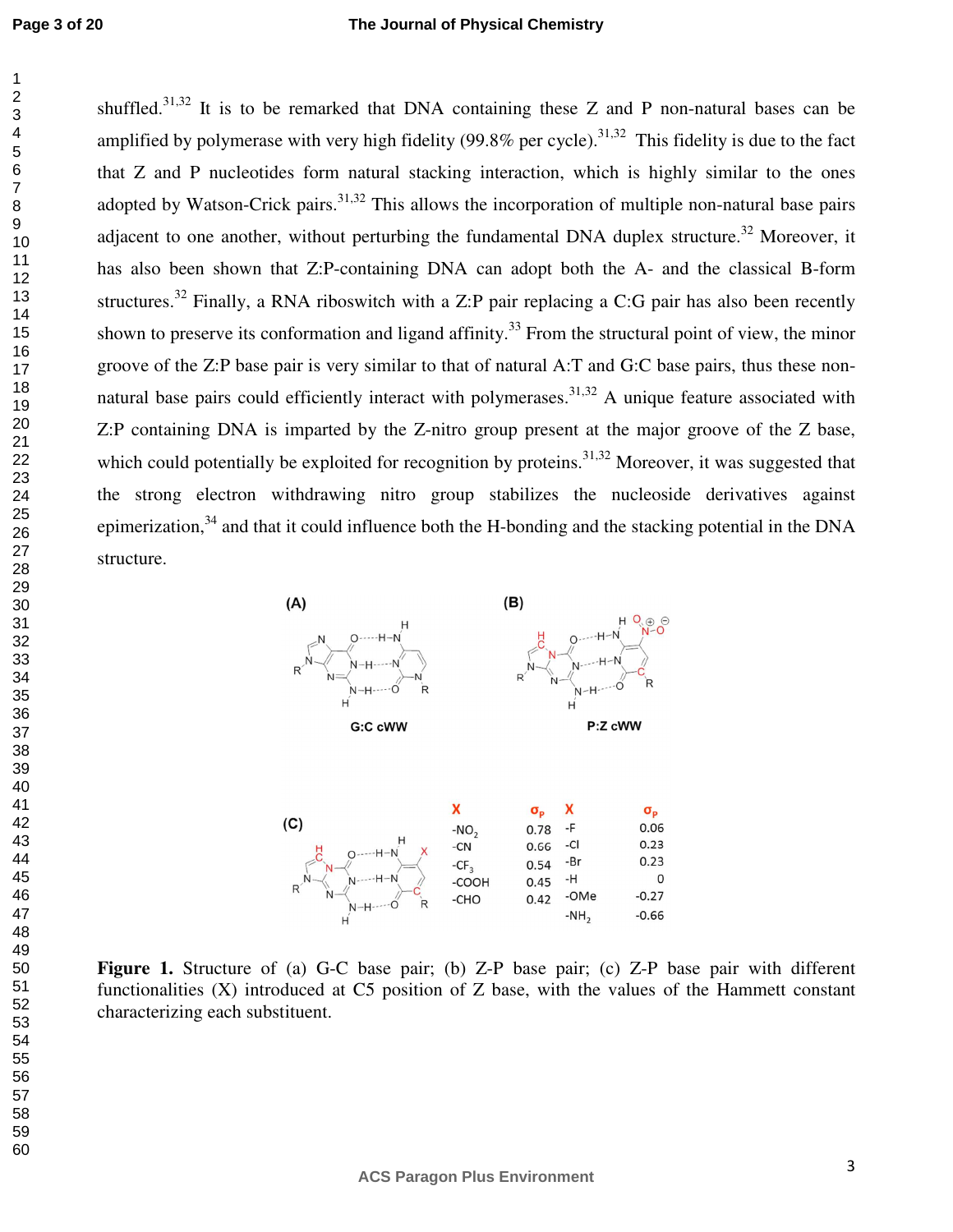Nevertheless, all these considerations lack a formal quantification based on electronic structure methods, which proved extremely useful to characterize bases pairing and stacking in natural nucleic acids.<sup>35-50</sup> To fill this gap and to complement the reported structural studies,<sup>32</sup> we decided to perform quantum mechanics calculations. Following an approach we used to evaluate the impact of natural and non-natural modifications on H-bonding base pairing,  $36,38$  we initially focused on the effect of the modification on the geometry and energetics of the base pair, and compared them with the standard G:C Watson Crick pair. The final goal is to understand to which extent the non-natural Z:P pair differs from the G:C pair, since the H-bond pairing has to respect stability criteria, balancing between a too weak pairing, that could induce instability in the non-natural DNA, and a too strong pairing, that could result in difficult processability by the enzyme machinery.

Furthermore, to have a better understanding of the dependence of the H-bonding capability of the Z:P base pair on the nature of the substituent at the C5 position, we also analyzed the modified Z base bearing functional groups possessing different electronic properties, which can be quantified by the values of the Hammett constant,  $\sigma_{P}$ <sup>51</sup>. The first two functional groups we studied are the cyano (- $CN$ ) and the trimethyl-fluoride (- $CF_3$ ) groups, which are strong electron withdrawing as the nitro group, and have been previously studied extensively for different applications in context of nucleic acid structures.52-55 In particular, the 5-CN-Z:P base pair has been designed to study the influence of a different electron withdrawing group (cyano versus nitro) on epimerization and enzymatic incorporation of substituted Z:P pair.<sup>56</sup> Next, we focused on the formyl (-CHO) and carboxyl (-COOH) groups, which are much less electron withdrawing and that also preserve the intramolecular H-bond, similar to the one observed between the amino and the nitro group in the parent Z base, see Figure 2. These formyl and carboxyl moieties have also been very well studied in case of epigenetic modifications, in particular C5 atom modification of cytosine in the context of DNA structures.<sup>57,58</sup> Next, we focused on the electron donating methoxy (-OMe) and amino  $(-NH<sub>2</sub>)$  group at the C5 position, as -NO<sub>2</sub> and NH<sub>2</sub> are at the extremes of the Hammett scale,<sup>51</sup> which measures the electron donor and withdrawing capability of substituents. This will allow us to understand to which extent the electronics and the H-bonding properties of the Z base can be tuned. Finally, the analysis is completed by considering the impact of a halide substituent, F, Cl and Br, on the C5 atom of the Z base, again to examine the influence of functional groups that can differently impact the electron density on the base. For all these systems we considered the classic Watson-Crick (cWW) geometry, and studied the systems both in gas phase and in water. As a final remark, we also studied the modeled Z:P tWW base pair, that can be accommodated in parallel stranded nucleic acid structures.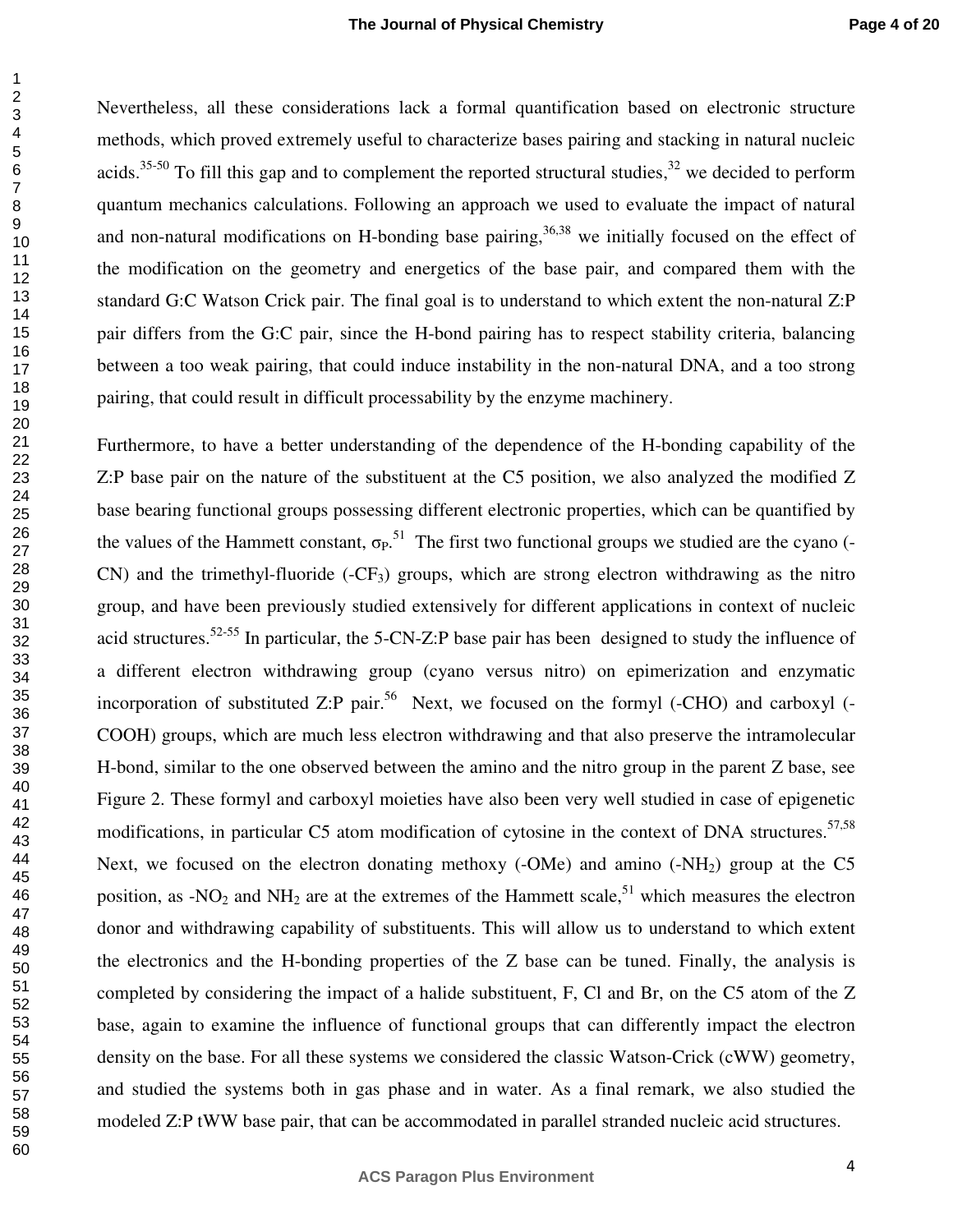

**Figure 2.** Structure of: Guanine, G; 2-amino-imidazo [1,2-a]-1,3,5-triazin-4(8H)-one, P; Isoguanine, iG; Iso-P, iP; Cytosine, C; 6-amino-5-nitro-2(1H)-pyridone, Z; Isocytosine, iC; Iso-Z, iZ.

#### **Models and Computational Details.**

To investigate the stability of the non-natural modified base pairs under study, we have modeled the H-bonded modified base pairs and calculated their interaction energy using density functional theory and post-HF methods.

**Modeling the interaction system.** We first focused on studying the impact on H-bonding of a novel Z:P pair compared to the classical G:C pair. For this, we just took into account the 6-amino-5-nitro-2(1H)-pyridone heterocycle (Z) H-bonded to the 2-amino-imidazo[1,2-a]-1,3,5-triazin-4(8H)one heterocycle (P) (i.e. Z:P cWW). Next, we studied the impact of different C5 substituents on the 'Z' moiety that is H-bonded to 'P'. Next, to study the impact of the electron withdrawing nitro group on the H-bonding stability of Z:P base pair, we replaced the nitro group with a hydrogen, forming 5-H-Z:P base pair. Finally, the effect on the C5 position of the Z-moiety of different substituents, namely -CN, -CF3, -COOH, -CHO, -OMe, –NH2, -F, -Cl and -Br, was also studied (see Figure 1) giving rise to the 5-CN-Z:P, 5-CF<sub>3</sub>-Z:P, 5-COOH-Z:P, 5-CHO-Z:P, 5-OCH<sub>3</sub>-Z:P, 5-NH<sub>2</sub>-Z:P, 5-F-Z:P, 5-Cl-Z:P, 5-Br-Z:P base pairs (see Figure 3). The coordinates of the modeled geometries of the base pair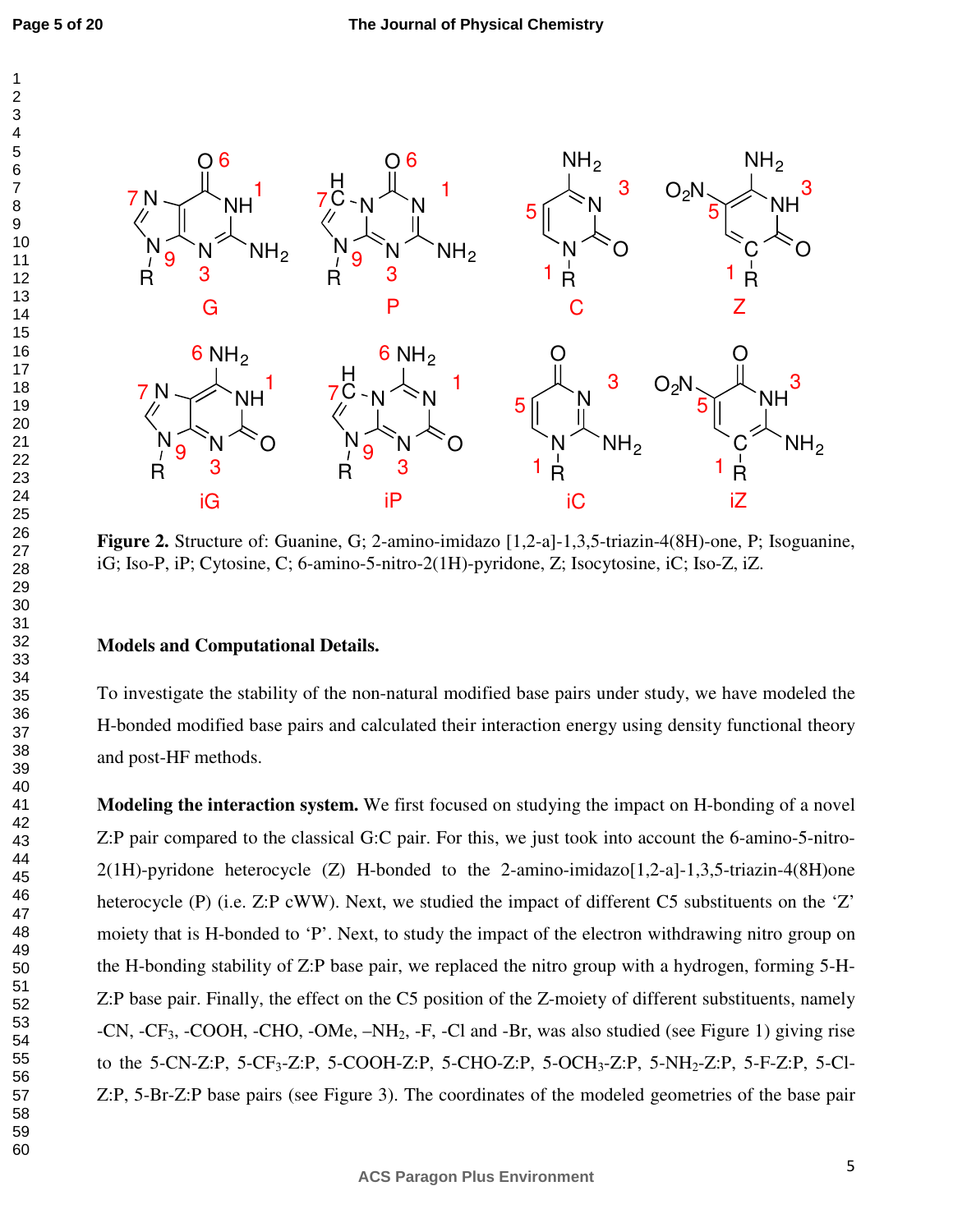corresponding to G:C cWW and Z:P cWW were built from the crystallographic structure with PDB ID:  $4XNO^{59}$  For other base pairs, respective functionalities were introduced at the C5 position of the 'Z' base. Thus, in total, we modeled 10 different combinations of the non-natural modified base pair systems. The glycosidic bonds of the described base pairs are disposed in the 'cis' orientation, which corresponds to the geometry pertinent to antiparallel stranded (aps) DNA structure.

To study the impact of the Z:P pair on the parallel stranded nucleic acid structures, in addition to the above described calculations, we also modeled the Z:P base pair considering a 'trans' orientation of the glycosidic bonds. It has to be remarked that, for building the parallel stranded nucleic acid, isoguanine-cytosine and/or guanine-isocytosine pairs have been used instead of the standard guanine-cytosine pair.  $60-64$  Therefore, for similarity to isoguanine (iG) and isocytosine (iC), we modeled isoP and isoZ, where the carbonyl and amino groups have been flipped with respect to the geometry of 'P' and 'Z' respectively, see Figure 2. Thus, two base pairs were considered. The former being iZ:P tWW, the latter being iP:Z tWW. Finally, to study the impact of the nitro group present on the C5 atom of Z, we replaced the nitro group with a hydrogen atom. In total, 6 modified base pairing combinations that can be accommodated in parallel stranded nucleic acids were modeled. For all the model systems described above, the base pairs are truncated at the C1' atom of the ribose. This is the standard approach used in literature.

**QM calculations.** Geometry optimizations were performed within a density functional theory approach, based on the hybrid B3LYP functional,  $65-67$  as implemented in the Gaussian09 package. The correlation-consistent polarized valence triple- $\zeta$  cc-pVTZ basis set<sup>68</sup> was used for all the geometry optimizations in gas phase as well as in water, modeled with the C-PCM continuum solvation model.<sup>69</sup> Since dispersion interactions might contribute differently to the stability of the base pairs under study, we also added Grimme D3 correction term to the electronic energy.<sup>70</sup> Interaction energies were calculated on the B3LYP-D3/cc-pVTZ optimized geometries at the second order Møller-Plesset  $(MP2)^{71}$  level of theory using the augmented aug-cc-pVTZ basis set. For these calculations, we took advantage of the faster  $RIMP2^{72}$  method as implemented in Turbomole 6.1 package, with water modeled with the continuum solvation model COSMO.<sup>69</sup> All the interaction energies were corrected for the basis set super position error  $(BSSE)$ ,  $73$  using the counterpoise procedure.<sup>73</sup> Thus, the interaction energy  $E_{\text{Int}}$  is calculated as in Eq. 1:

$$
E_{\text{Int}} = E_{\text{Complex}} - (E_{\text{M1}} + E_{\text{M2}}) + \text{BSSE};\tag{1}
$$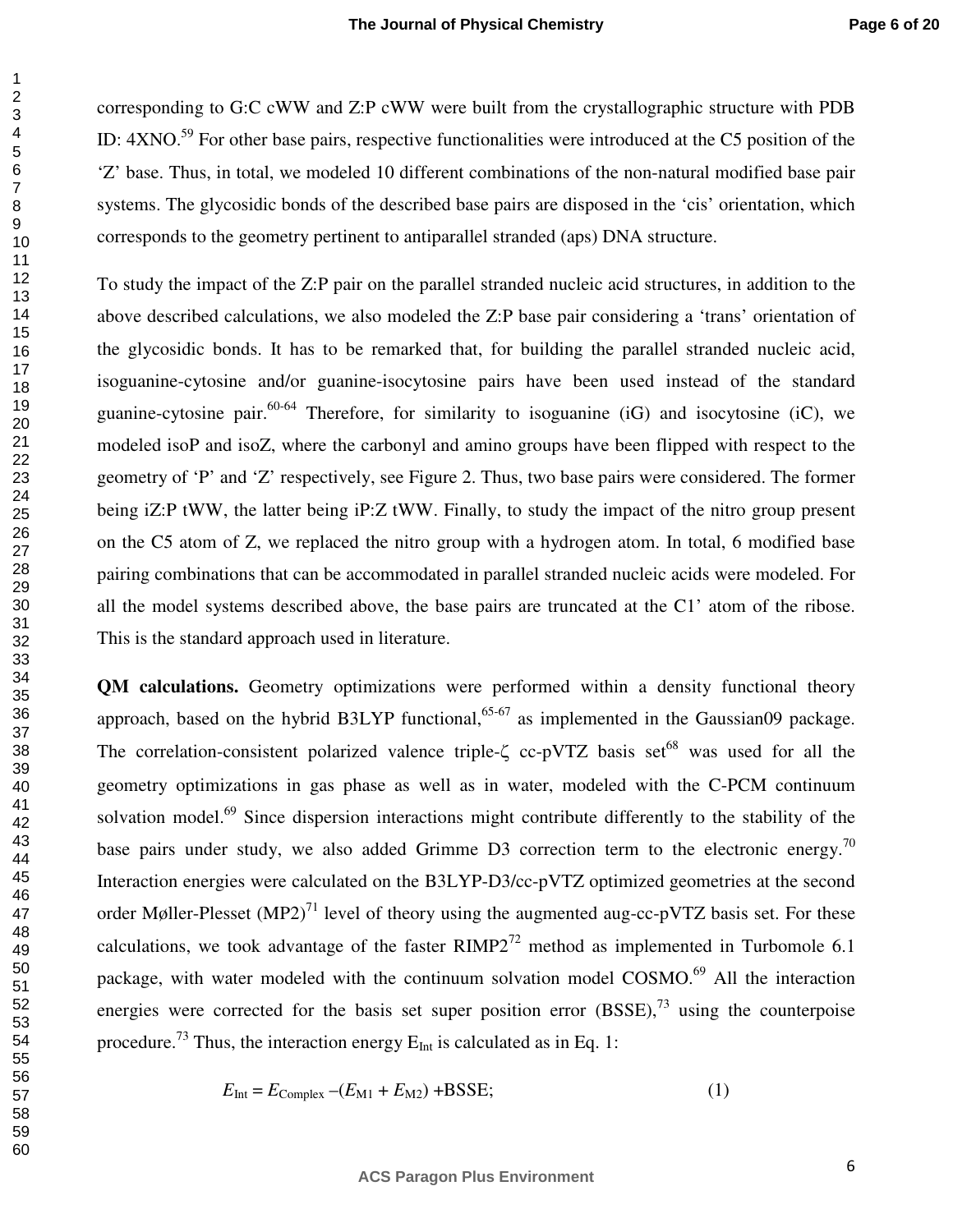where  $E_{\text{Complex}}$  is the electronic energies of the optimized M1:M2 base pair, and  $E_{\text{M1}}$  and  $E_{\text{M2}}$  are the electronic energy of the isolated geometries of the M1 and M2 bases, and BSSE is the basis set superposition error. Within this approach, the deformation energy, which is the energy required to deform the bases from the isolated geometry to the geometry they have in the base pair, is included in our calculations. This is a rather standard approach used in this kind of calculations.<sup>35,39,41,44,48-50</sup> In the present study, we also derived the interaction energies in water, which were calculated using the same recipe as suggested by Sponer and coworkers.<sup>48,74</sup>

To have an immediate and intuitive understanding of the impact of a specific modification, we introduced the modification energy,  $E_{\text{Mod}}$ ,  $^{36,38}$  defined as the energy difference between the interaction energy of the modified and of the corresponding natural base pair (in this specific case Z:P base pair), as shown in Eq. 2.

$$
E_{\text{Mod}} = E_{\text{Int}}(\text{modified base pair}) - E_{\text{Int}}(\text{natural base pair}).\tag{2}
$$

Within this definition, positive and negative  $E_{\text{Mod}}$  values indicate modifications that decrease or increase the stability of a specific base pair, respectively.

**Electron density analysis.** Comparative analysis of the electron density of the Z:P base pair and of the C5-substituted Z base in 5-X-Z:P modified base pairs was performed as follows. First, the geometry of the Z-P base pair was optimized at the B3LYP/cc-pVTZ level of theory. For the sake of easier analysis,<sup>42</sup>  $C_S$  symmetry, with the symmetry plane coincident with the Z:P base pair plane, was imposed to the systems, and the electron density analysis was performed in the symmetry plane. After optimization, we compared the RI-MP2/aug-cc-pVTZ electron densities of the modified 5X-Z:P base pair,  $\rho^{5-x-ZP}$ , and that of the non-modified Z:P base pair with the geometry it has in the 5-X-Z:P base pair,  $\rho^{ZP/S-x-ZP}$ . In other words, we took the optimized geometry of the 5-X-Z:P base pair, and we replaced nitro group present at C5 with different functional groups, referred as 'X' Further, the functional group 'X' was optimized, freezing the coordinates of the common atoms as in natural Z:P base pair. With this approach, the heavy atom skeleton of the 5-X-Z:P and Z:P base pair is identical and can be perfectly superimposed. This is fundamental to avoid noise in the analysis of the electron density difference,  $\rho^{5-x-ZP-ZP/5-X-ZP} = \rho^{5-X-ZP} - \rho^{ZP/5-x-ZP}$ .

**Evaluation of Stacking Interactions:**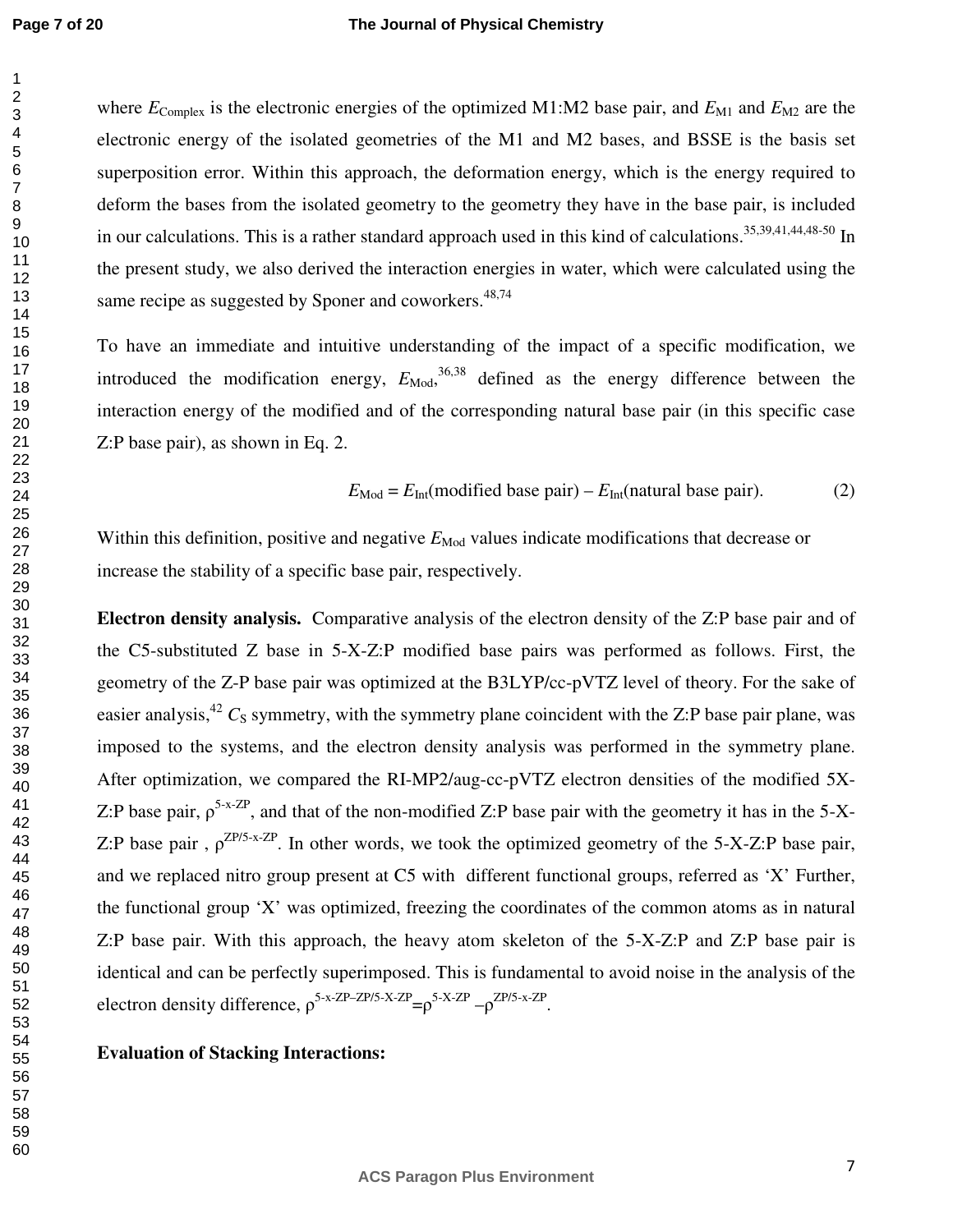We evaluated the base-base stacking interaction energy as described in equation (1), using the DLPNO-CCSD(T) method with cc-PVTZ basis set and BSSE correction. We kept default parameters as implemented in the Orca suite of programs.

#### **Results and Discussion:**

Ten different modifications of 6-amino-5-nitro-2(1H)-pyridone heterocycle (Z) on the 'Hoogsteen edge' have been investigated, all of them being derivatives of Z. Optimal geometries and energetics of the base pairs they form with 2-amino-imidazo $[1,2-a]$ -1,3,5-triazin-4(8H)one heterocycle (P), in a classical '*cis*' Watson-Crick (cWW) geometry, have been calculated in the gas phase and in water. Table 1 summarizes calculated energies for the investigated base pairs. Optimal geometry for the *cis* Watson-Crick base pairs is shown in Figure 3, where H-bonding distances in gas and in water are also shown.



**Figure 3.** Stick representation of the base pairs including a modified 'Z' base H-bonded to 'P' in the cWW geometry. The values in parenthesis correspond to the optimized distances in water and values without parenthesis correspond to optimized distances in the gas phase. All distances are in  $\AA$ .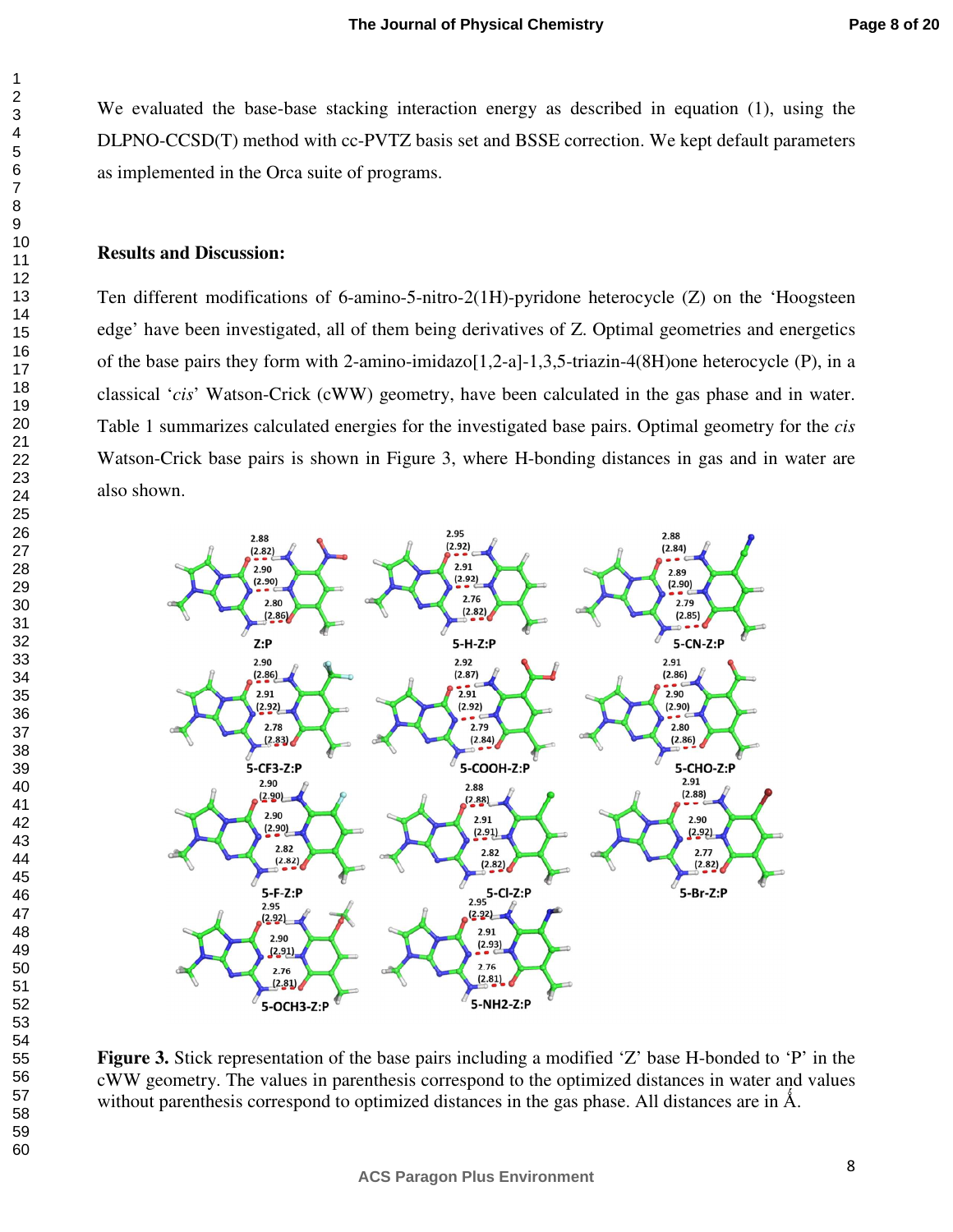#### **Structural and Energetic Comparison between Z:P cWW and G:C cWW base pair.**

The geometry of non-natural Z:P cWW pair is orthogonal to standard G:C pair, as the hydrogen bonding units are only shuffled. Focusing on the overall geometry, the optimized Z:P cWW base pair is almost similar to the classical G:C cWW pair in terms of H-bonding, with differences in H-bond lengths within 0.02 Å. Similarly, the C1'-C1' distance (which gives an indication of the isostericity of H-bonded base pairs),  $75,76$  of the optimized geometries of Z:P and G:C pairs is almost identical (10.78 Å versus 10.71 Å, respectively). Remarkably, the interaction strength of the Z:P cWW pair is extremely similar to that of the G:C cWW pair, with  $E_{Mod}$  of 0.21 kcal/mol and -0.19 kcal/mol in the gas phase and in water, respectively, clearly indicating the comparable stability of the Z:P versus the G:C base pair.

A hypothetical geometry of the Z:P base pair in the tWW orientation has also been studied, which corresponds to a geometry pertinent to parallel stranded nucleic acid molecules. For construction of a parallel stranded nucleic acid, isoguanine-cytosine (iG:C) and/or guanine-isocytosine (G:iC) pairs have been employed instead of the standard guanine-cytosine  $(G:C)$  base pair.<sup>60-64</sup> Similarly to isoguanine  $(iG)$  and isocytosine  $(iC)$ , we modeled isoP and isoZ, where the carbonyl and amino groups have been flipped with respect to the geometry of 'P' and 'Z' respectively, see Figure 2. Thus, two possible base pairs were considered: iZ:P tWW and iP:Z tWW.

The geometries of iG:C and iC:G are very similar to Z:iP and iZ:P, respectively, with the differences in optimized H-bonds within 0.15 Å. Moving to the interaction strengths, the modeled  $Z$ :iP tWW geometry is slightly more stable than the iG:C tWW geometry with  $E_{Mod}$  of  $-0.72$  and  $-0.77$ kcal/mol in gas phase and in water respectively. In contrast, the P:iZ tWW base pair is marginally less stable than G:iC tWW, with an  $E_{Mod}$  of +0.05 and +0.35 kcal/mol in gas phase and in water. The geometric and energetics comparison of the above base pairs clearly points out the comparable stability of the Z:P pairing, thus reinforcing the experimental evidence that the Z:P base pair can potentially fit into a duplex DNA without perturbing its structure, nicely mimicking the G:C base pair in terms of structure and stability. This is an important point, since it indicates how well the Z:P base pair matches the fundamental requirements for being processed by the enzyme machinery.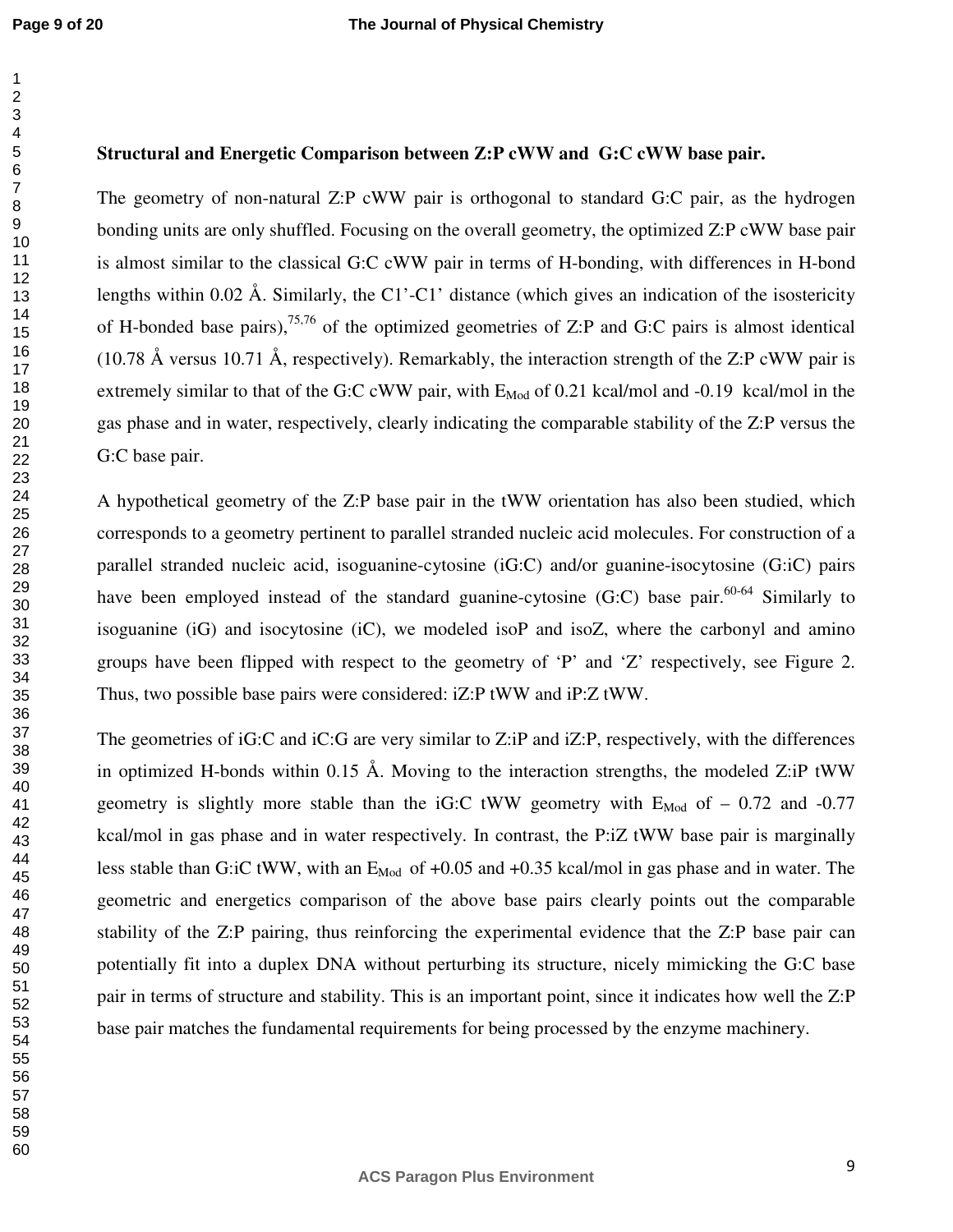**Table 1**. Geometry and Interaction energy values for the cWW and tWW Z:P and 5-substituted Z in Z:P base pairs. All interaction energy values are reported in kcal/mol.  $E_{mod}$  is the difference between the interaction energy of the modified base pair and of the reference pair (that is Z:P cWW for the cWW geometries, and iZ:P tWW and Z:iP tWW for the tWW geometries). Negative and positive values of  $E_{Mod}$  indicate that the modified base pair is more stable or less stable than the A:U base pair, respectively.

| System          | Geometry | $E_{int}$ | $E_{def}$ | $\Delta$ Etot-gas | $E_{mod}$ (gas) | $\Delta$ E-water | $E_{\text{mod}}(water)$ |
|-----------------|----------|-----------|-----------|-------------------|-----------------|------------------|-------------------------|
| G:C             | cWW      | $-30.74$  | 2.75      | $-27.99$          | -----           | $-12.49$         | -----                   |
| Z: P            | cWW      | $-30.26$  | 2.48      | $-27.78$          | 0.00            | $-12.68$         | 0.00                    |
| $5-H-Z:P$       | cWW      | $-28.92$  | 3.59      | $-25.33$          | 2.45            | $-11.69$         | 0.99                    |
| $5$ -CN-Z:P     | cWW      | $-30.57$  | 2.58      | $-27.99$          | $-0.21$         | $-12.54$         | 0.14                    |
| 5-CF3-Z:P       | cWW      | $-30.21$  | 2.64      | $-27.57$          | 0.21            | $-12.43$         | 0.25                    |
| 5-CHO-Z:P       | cWW      | $-29.03$  | 2.52      | $-26.52$          | 1.26            | $-12.11$         | 0.57                    |
| 5-COOH-Z:P      | cWW      | $-28.81$  | 2.54      | $-26.26$          | 1.52            | $-12.02$         | 0.66                    |
| $5-F-Z:P$       | cWW      | $-30.06$  | 4.26      | $-25.79$          | 1.99            | $-12.36$         | 0.32                    |
| $5 - CI - Z: P$ | cWW      | $-30.03$  | 4.08      | $-25.94$          | 1.84            | $-12.39$         | 0.29                    |
| $5-Br-Z:P$      | cWW      | $-29.85$  | 3.60      | $-26.25$          | 1.53            | $-12.34$         | 0.34                    |
| 5-OCH3-Z:P      | cWW      | $-29.10$  | 3.50      | $-25.59$          | 2.19            | $-12.06$         | 0.62                    |
| 5-NH2-Z:P       | cWW      | $-28.34$  | 3.68      | $-24.66$          | 3.12            | $-11.90$         | 0.78                    |
|                 |          |           |           |                   |                 |                  |                         |
| iG:C            | tWW      | $-34.09$  | 3.18      | $-30.90$          |                 | $-13.77$         | ---                     |
| Z:IP            | tWW      | $-35.70$  | 4.08      | $-31.62$          | 0.00            | $-14.54$         | 0.00                    |
| $5-H-Z$ :iP     | tWW      | $-35.77$  | 6.16      | $-29.61$          | 2.01            | $-13.80$         | 0.74                    |
| G:iC            | tWW      | $-33.96$  | 4.02      | $-29.94$          | ----            | $-13.25$         | ----                    |
| iZ:P            | tWW      | $-32.84$  | 2.95      | $-29.89$          | 0.00            | $-12.90$         | 0.00                    |
| $5-H-iZ$ :P     | tWW      | $-30.13$  | 3.16      | $-26.96$          | 2.93            | $-12.11$         | 0.80                    |

#### **Studying the Impact of Different Substituents on the C5 atom of 'Z' base in Z:P base pair**

A unique feature associated with Z:P containing DNA is imparted by the nitro group present on the C5 atom in the major groove of the Z base.<sup>32</sup> To study the impact of the nitro group on the Z:P pair, we modeled a series of substituents at the C5 site of the Z base in place of the nitro group, see Figure 1. The first geometry corresponds to the Z:P pair with the nitro group on the C5 atom of the Z base replaced by a simple hydrogen atom. We refer to this geometry as 5-H-Z:P base pair. The optimized geometry of 5-H-Z:P is quite similar to that of Z:P, with H-bond differences within 0.10 Å. As for the interaction energy, the absence of the nitro group in the 5-H-Z:P base pair substantially destabilizes the H-bonding strength with  $E_{mod}$  values relative to the Z:P pair of  $+2.45$  and  $+0.99$ kcal/mol in gas phase and in water, and of +2.66 and +0.80 kcal/mol relative to G:C. To shed light on the decreased stability of the 5-H-Z:P base pair compared to the Z:P pair, we compared the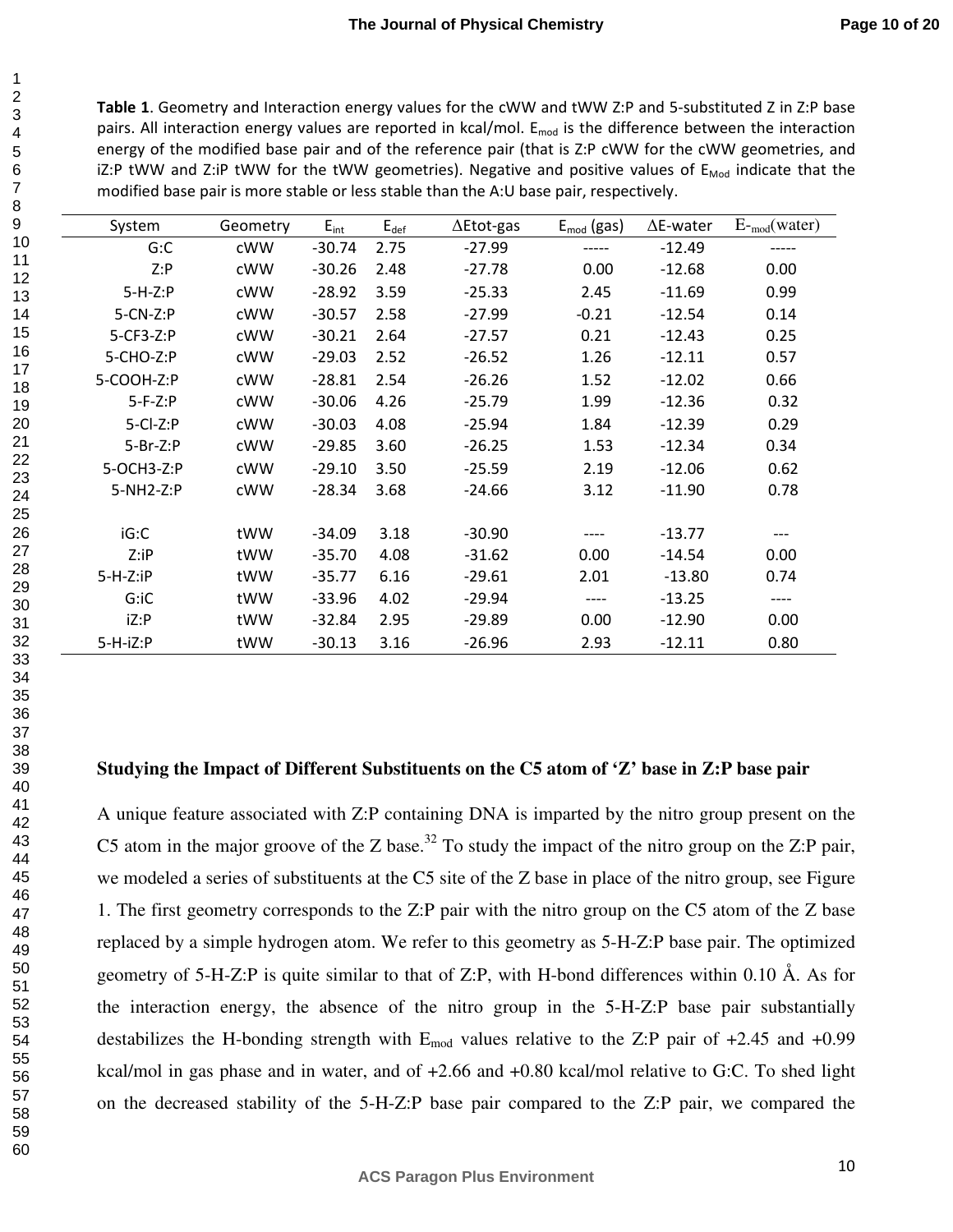electron densities of both the systems. Figure 4 reports the difference of the electron density in the gas phase between the Z:P and the 5-H-Z:P base pairs. Inspection of Figure 4a clearly indicates that the nitro group at the C5 position substantially decreases electron density on groups at the ortho and para positions, i.e. around the O2 and N4 atoms of Z. This phenomenon, which can be easily explained in terms of resonance formulas involving the  $\pi$  molecular orbitals scheme in the 6membered aromatic ring of Z, has a dual effect. On one side, it reduces the H-bonding accepting ability of the O2 atom, which weakens the bases paring, while on the other side, it makes the N4 amino group a stronger H-bond donor. As for the N3 group in the meta position, inductive effects through the σ-bonds of the 6-membered aromatic ring of Z make it a better H-bond donor. Support to this analysis is also given by a comparison of the H-bond distances in the 5-H-Z:P and Z:P pairs. In fact, the H-bond involving the N4 group of Z is shortened in presence of the nitro group, whereas the H-bond involving the O2 group of Z is elongated in presence of the nitro group. The balance of these effects results in an overall stabilizing effect of the nitro group.

A similar analysis was also performed on tWW orientation of base pairs, which could be employed for construction of the parallel stranded DNA molecules. The optimized geometries of 5-H-Z:iP and 5-H-iZ:P tWW pairs are very similar to those of the Z:iP and iP:Z pairs, with H-bond differences within 0.08 Å. Again, the nitro group has a stabilizing effect, since the  $E_{mod}$  values of both 5-H-Z:iP and 5-H-iZ:P are +2.01 and +2.93 kcal/mol in gas phase and +0.74 and +0.80 kcal/mol in water.

![](_page_11_Figure_5.jpeg)

**Figure 4.** Electron density difference, in the base plane, between the Z:P base pair presenting a nitro substituent on the C5 atom, and the 5-H-Z:P base pair. Density difference curves are plotted between −0.02 and 0.02 a.u., with a spacing of 0.001 a.u. Blue (red) lines refer to negative (positive) density difference curves, i.e., to areas where the base pair including the substituted 'Z' presents reduced (increased) electron density as compared to the Z:P base pair.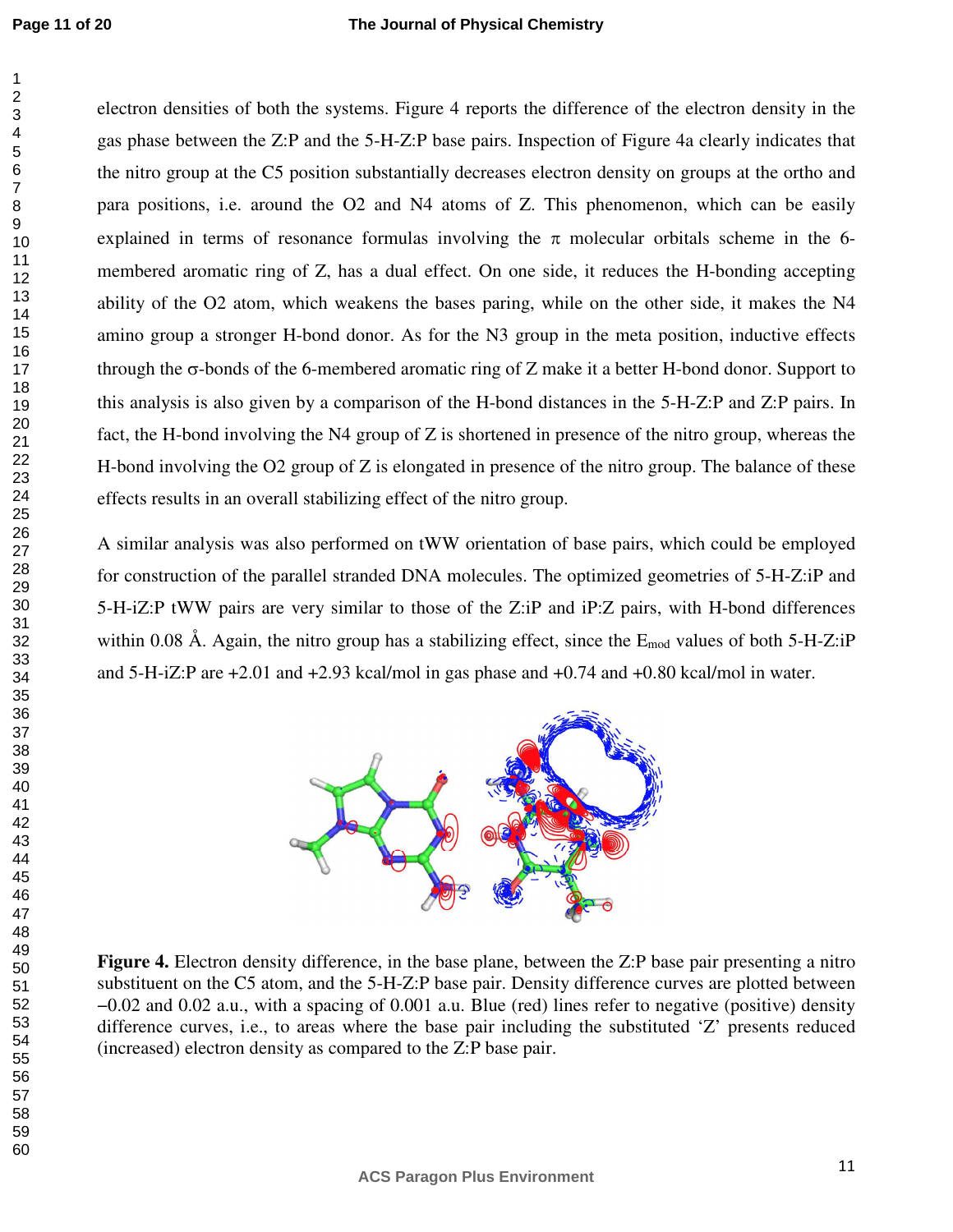Intrigued by the above results, which clearly indicate the non-innocent role of the substituent on the C5 position of Z, we modeled a series of different substituents, with varying electronic properties, at the C5 position of the Z base. The first two functional groups we studied are the cyano (-CN) and trimethyl-fluoride (-CF<sub>3</sub>), resulting in the 5-CN-Z:P and 5-CF<sub>3</sub>-Z:P base pairs. The cyano and trifluoro-methyl functional groups possess similar electronic properties to that of nitro group (i.e. strongly electron withdrawing), and have been extensively studied previously for different applications in the context of nucleic acid structures.<sup>52-55</sup> As expected, the geometry of the 5-CN-Z:P and 5-CF3-Z:P base pairs is very similar to that of the Z:P base pair, with H-bond differences within 0.04 Å. As for the interaction energies, the 5-CN-Z:P and -CF<sub>3</sub>-Z:P base pairs have a comparable stability, with  $E_{mod}$  of -0.21 and +0.21 kcal/mol in gas phase and of +0.14 and +0.25 kcal/mol in water, respectively, as compared to the Z:P base pair. This confirms that a strong electron withdrawing group on the C5 atom of the Z base is essential to tune the energy of the Z:P pair on values comparable to the classical G:C pair in the DNA structure, see Table 1.

Next, we focused on the still strong  $\pi$ -withdrawing formyl (-CHO) and carboxyl (-COOH) groups, which also preserve the intra H-bond between the C5 substituent and the N4 amino group of Z, see Figure 1. The formyl and carboxyl moieties, in particular C5 atom modifications of cytosine, have also been very well studied in case of epigenetic modifications, and in context of DNA structures.<sup>57,58</sup> The resulting base pairs are named 5-CHO-Z:P and 5-COOH-Z:P in the subsequent text. Also in this case the optimized geometry of the 5-CHO-Z:P and 5-COOH-Z:P base pairs is very similar to that of the parent Z:P base pair, with only a slight elongation of the N4-H(Z)…O6(P) Hbond by 0.05 Å. However, the interaction strength of both the 5-CHO-Z:P and 5-COOH-Z:P base pairs are consistently lower, with  $E_{mod}$  of +1.26 and +1.52 kcal/mol in gas phase and +0.57 and +0.66 kcal/mol in water, respectively.

Next, to have a more comprehensive picture, we also investigated a series of halogens (fluoro, chloro and bromo) on the C5 atom of the Z base, again to examine the influence of functional groups that can differently impact the electron density on the Z-base, and, in turn, on the Z:P base pair. Finally, the analysis is completed by considering the impact of the strong electron donating –OMe and amino (-NH2) groups, as these two strongly electron donating functional groups are at the opposite extremes of the Hammet scale, relative to the nitro group.<sup>51</sup>

Focusing on the optimized geometry of base pairs including halogen substituents, a systematic slight elongation of the N4(Z)-O6(P) H-bond, within 0.08 Å, is observed as compared to the Z:P pair.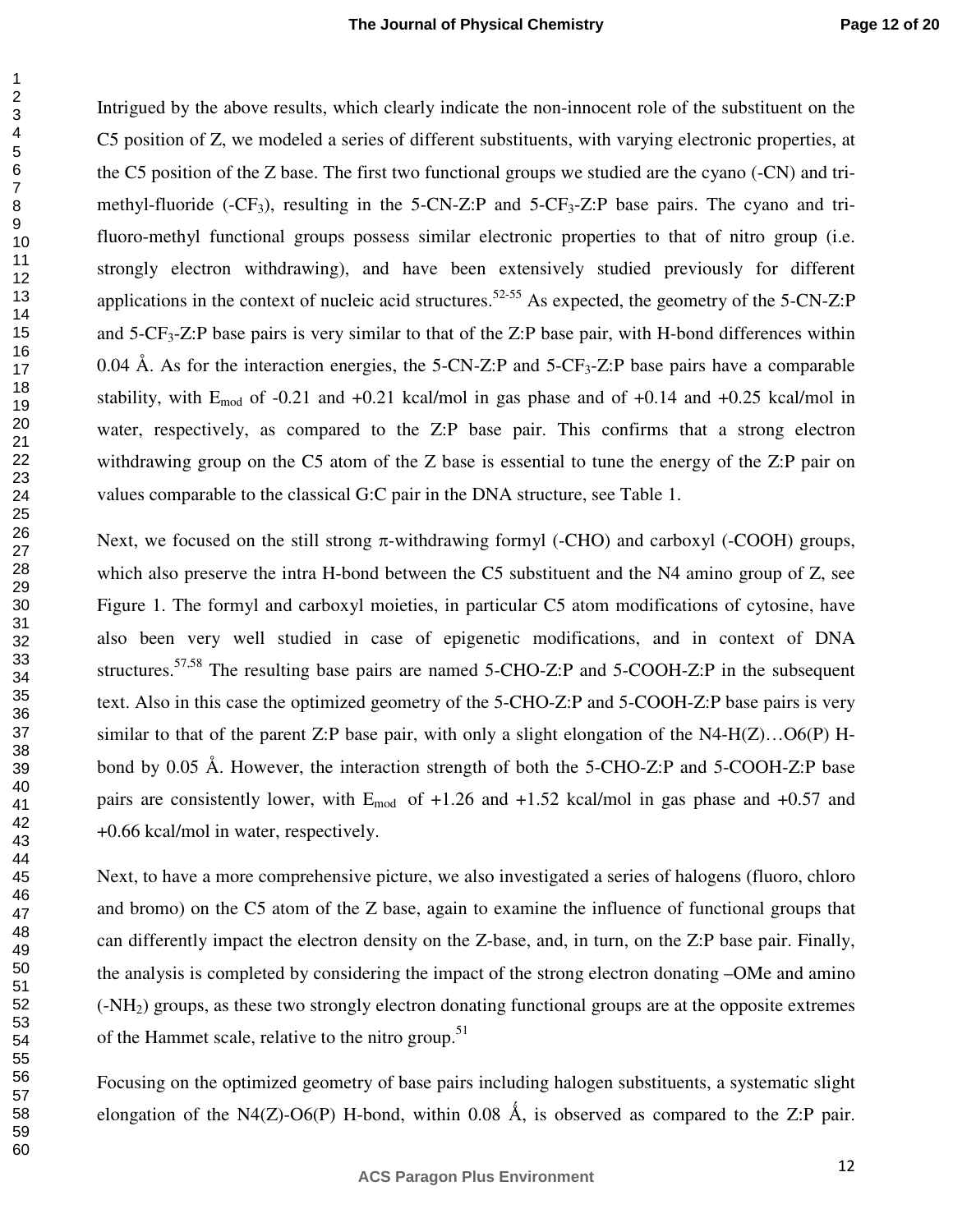#### **The Journal of Physical Chemistry**

Moving to gas phase energies, a significant destabilization effect, with  $E_{mod}$  within +1.99 kcal/mol, is observed for the base pairs presenting a halogen at the C5 position of the Z base. However, due to solvent screening effects, the  $E_{mod}$  is reduced to  $+0.34$  kcal/mol in water calculations, again indicating a destabilization effect as compared to Z:P base pair. Similarly to the halogen substituents, in the 5-NH2-Z:P pair, the N4(Z)-O6(P) H-bond is elongated by 0.10 Å in gas phase, accompanied by a large destabilization effect, with  $E_{mod}$  of  $+3.12$  kcal/mol and  $+0.78$  kcal/mol in gas phase and in water, respectively.

Since the above analyses indicated that electron withdrawing groups at the C5 position stabilize the Z:P pair, whereas electron donating groups have a destabilizing effect, we decided to plot the Interaction energy versus the Hammet constant  $\sigma_P$ , in order to verify if an insightful relation between Interaction energy and  $\sigma_P$  could be obtained. Gratifyingly, we found a remarkable linear correlation, with  $R^2 = 0.83$ , over the whole Hammett scale, see Figure 5, clearly indicating the fundamental role of the nitro group in the original Z base to confer the Z:P pair a stability comparable to the natural G:C pair. Further, the plot of Figure 5 can be used to foresee the impact of different substituents if modifications of the original Z:P pair are designed.

![](_page_13_Figure_4.jpeg)

**Figure 5.** Plot showing the substituent effect, defined by Hammett constant  $(\sigma_P)$  versus the interaction energy of the base pairs under study.

#### **Effect of Z-Nitro group on base-base stacking Interactions in A-DNA structure:**

Visual inspection of the X-ray structure with PDB ID:  $4XNO$  clearly indicated that the NO<sub>2</sub> group of Z in A-DNA facilitates stacking interactions with the purine or pyrimidine ring of the nucleobase adjacent to it, probably contributing to the stability of DNA in the A-form.<sup>32</sup> To support this proposal, we decided to quantify the role of the nitro group of the Z base on the stacking of Z with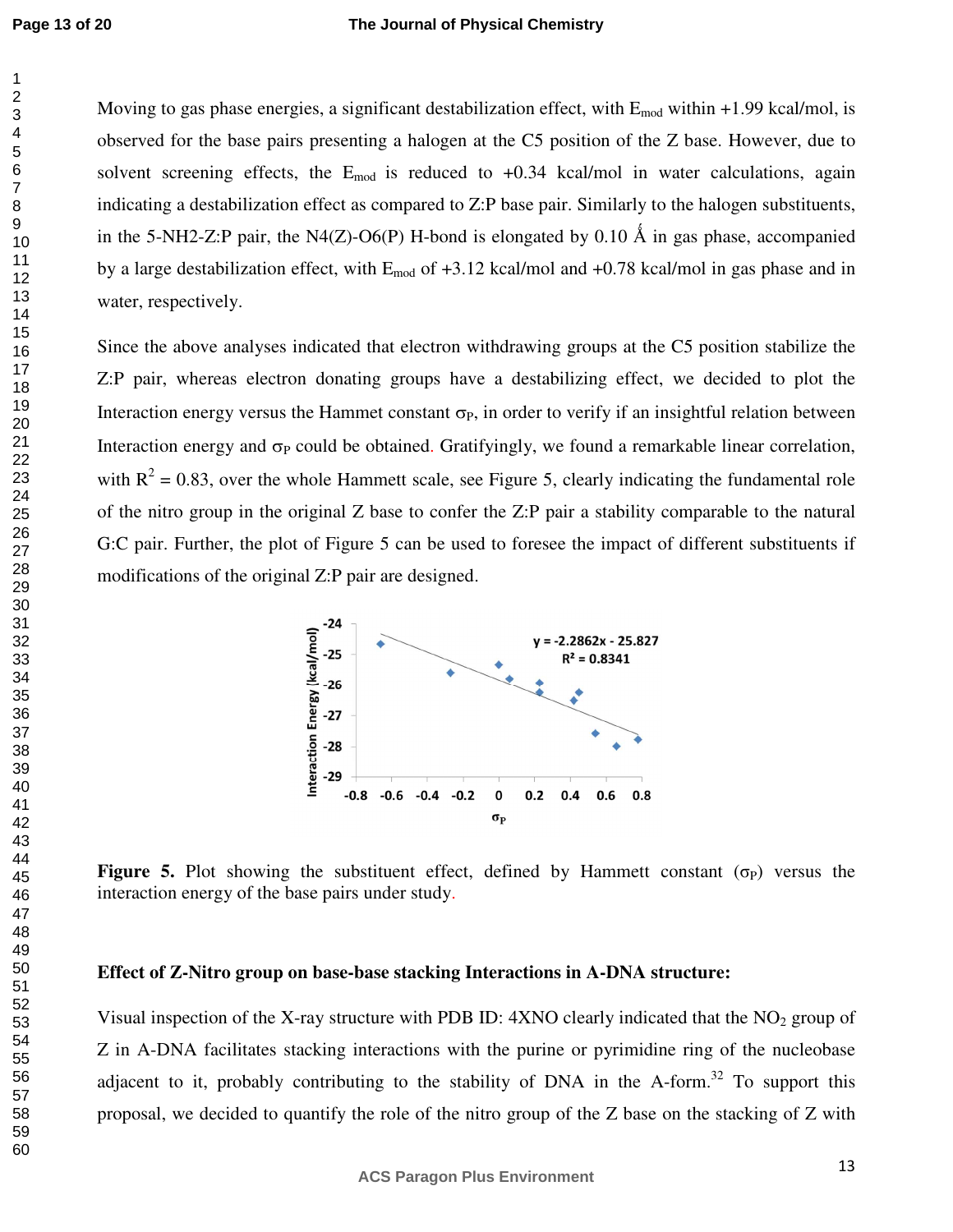other bases. To this end, we evaluated the relative base-base stacking energy (annotated as X//Y) of Z//P and Z//Z, and we compared it to the base-base stacking energy of 5-H-Z//P and 5-H-Z//Z. Since optimization of stacked bases often lead to too large geometrical distortions,  $77-80$  particularly in the absence of the nitro group, we preferred to freeze the geometry as in the crystallographic structure. For this reason, geometry optimization was confined to optimization of the hydrogen atoms only. The final geometries are shown in Figure 6. The main result we obtained is that the Z//P stacked geometry is clearly more stable both in gas phase and in water, by -2.12 and -1.61 kcal/mol, than the 5-H- $Z/\text{P}$  geometry, which strongly supports the key role played by the  $Z-NO<sub>2</sub>$  group in inducing this stacking geometry. Similarly, the Z//Z geometry is more stable, by -1.61 and -2.48 kcal/mol in gas phase and in water, respectively, than the 5-H-Z//Z geometry. To conclude, our preliminary calculations match very well the experimental observation of preferential stacking of the Z-nitro group with adjacent purine or pyrimidine rings, which, in turn, would result in an increased stability of the A-DNA structure.

![](_page_14_Figure_3.jpeg)

**Figure 6.** Structure of the stacked base//base pairs, where the Z-NO2 is stacked over the Z (a) and the P base (c), emphasized by the solid black line, and stacking interaction of the modeled 5-H-Zbase (nitro group replaced by a hydrogen atom) with the  $Z$  (b) and the P base (d).

#### **Conclusions**

In this work we have examined the stability of the non-natural Z:P base pair in the gas-phase and in water, and we found it to be comparable to the stability of the G:C pair. Further, the C1'-C1' distance of the freely optimized Z:P pair substantially matches the C1'-C1' distance of the freely optimized G:C pair. These results allow concluding that the Z:P pair closely mimics the G:C pair in terms of geometry and stability. To dissect the role of the nitro group on the geometry and stability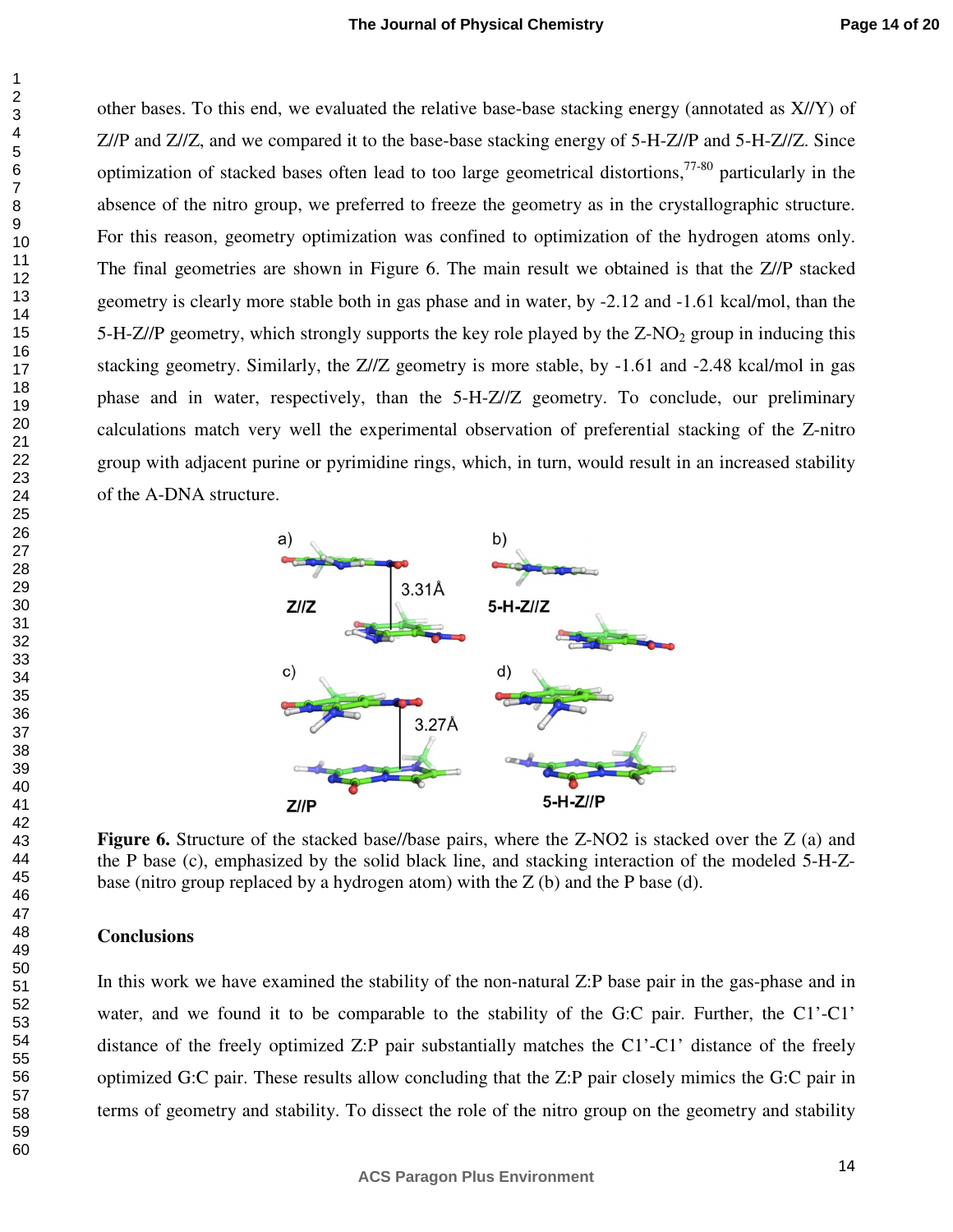of the Z:P base pair, we compared a series of substituents at the C5 position of the Z base, having different electron donor/withdrawing properties. According to our calculations, the functional group on C5 of the Z base has a substantial impact on the Z:P base pair, with electron withdrawing groups stabilizing the H-bonded Z:P base pair. Indeed, changing the nature of the Z group at the C5 position from  $NO<sub>2</sub>$  to  $NH<sub>2</sub>$  allows tuning the stability of the Z:P base pair in a window of 4 kcal/mol. Finally, our calculations confirm that the Z-nitro group facilitates stacking interaction with the aromatic ring of adjacent purine or pyrimidine bases, thus imparting to the Z base unique structural properties DNA. In conclusion, our work allows cataloguing the synthetic Z:P base pair as a close mimic of the G:C base pair. Overall, these properties clarify the ability of the Z:P pair to effectively be used as another coding element in a six nucleotide genetic alphabet.

#### **Acknowledgments.**

The research reported in this publication was supported by funding from King Abdullah University of Science and Technology (KAUST).

#### **Supporting Information.**

Cartesian coordinates of all the structures discussed in this work. This material is available free of charge via the Internet at http://pubs.acs.org.

#### **References:**

- (1) Benner, S. A.; Sismour, A. M. Synthetic biology. *Nat. Rev. Genet.* **2005**, *6*, 533-543.
- (2) Benner, S. A. Redesigning life organic-chemistry and the evolving protein. *Chimia* **1987**, *41*, 142-148.
- (3) Szostak, J. W.; Bartel, D. P.; Luisi, P. L. Synthesizing life. *Nature* **2001**, *409*, 387-390.
- (4) Hikida, Y.; Kimoto, M.; Yokoyama, S.; Hirao, I. Site-Specific fluorescent probing of rna molecules by unnatural base-pair transcription for local structural conformation analysis. *Nat. Protoc.* **2010**, *5*, 1312- 1323.
- (5) Kimoto, M.; Mitsui, T.; Yamashige, R.; Sato, A.; Yokoyama, S.; Hirao, I. A new unnatural base pair system between fluorophore and quencher base analogues for nucleic acid-based imaging technology. *J. Am. Chem. Soc.* **2010**, *132*, 15418-15426.
- (6) Kimoto, M.; Mitsui, T.; Yokoyama, S.; Hirao, I. A unique fluorescent base analogue for the expansion of the genetic alphabet. *J. Am. Chem. Soc.* **2010**, *132*, 4988-4989.
- (7) Hoshika, S.; Chen, F.; Leal, N. A.; Benner, S. A. Artificial genetic systems: self-avoiding dna in pcr and multiplexed pcr. *Angew. Chem. Int. Ed.* **2010**, *49*, 5554-5557.
- (8) Sherrill, C. B.; Marshall, D. J.; Moser, M. J.; Larsen, C. A.; Daude-Snow, L.; Jurczyk, S.; Shapiro, G.; Prudent, J. R. Nucleic acid analysis using an expanded genetic alphabet to quench fluorescence. *J. Am. Chem. Soc.* **2004**, *126*, 4550-4556.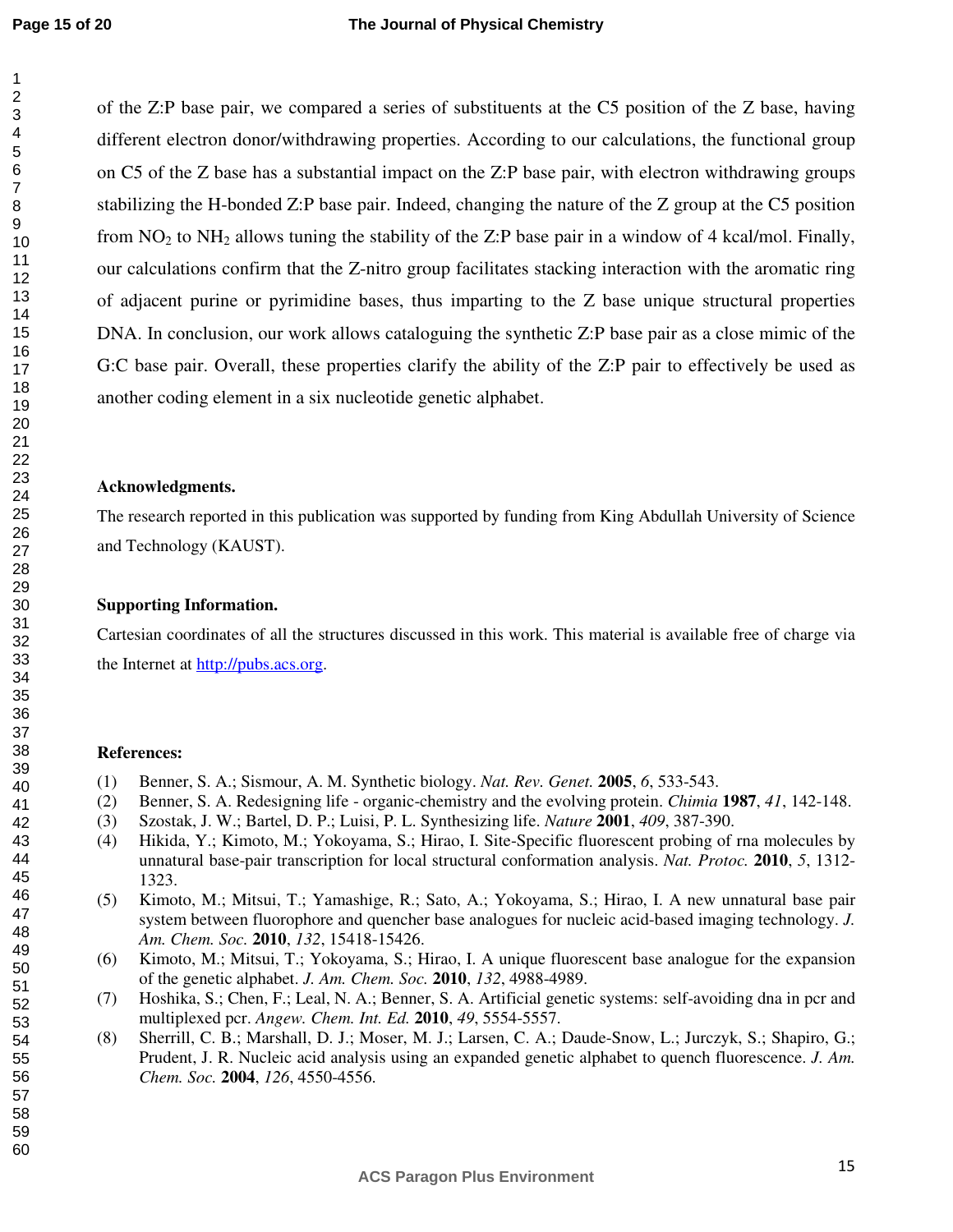- (9) Hirao, I.; Kimoto, M.; Mitsui, T.; Fujiwara, T.; Kawai, R.; Sato, A.; Harada, Y.; Yokoyama, S. An unnatural hydrophobic base pair system: site-specific incorporation of nucleotide analogs into dna and rna. *Nat. Methods* **2006**, *3*, 729-735.
- (10) Kimoto, M.; Endo, M.; Mitsui, T.; Okuni, T.; Hirao, I.; Yokoyama, S. Site-specific incorporation of a photo-crosslinking component into rna by t7 transcription mediated by unnatural base pairs. *Chem. Biol.* **2004**, *11*, 47-55.
- (11) Kimoto, M.; Kawai, R.; Mitsui, T.; Yokoyama, S.; Hirao, I. An unnatural base pair system for efficient pcr amplification and functionalization of dna molecules. *Nucleic Acids Res.* **2009**, *37*, e14.
- (12) Kimoto, M.; Mitsui, T.; Harada, Y.; Sato, A.; Yokoyama, S.; Hirao, I. Fluorescent probing for rna molecules by an unnatural base-pair system. *Nucleic Acids Res.* **2007**, *35*, 5360-5369.
- (13) Hirao, I. Unnatural base pair systems for dna/rna-based biotechnology. *Curr. Opin. Chem. Biol.* **2006**, *10*, 622-627.
- (14) Hirao, I. Placing extra components into rna by specific transcription using unnatural base pair systems. *Biotechniques* **2006**, *40*, 711, 713, 715 passim.
- (15) Hirao, I.; Ohtsuki, T.; Fujiwara, T.; Mitsui, T.; Yokogawa, T.; Okuni, T.; Nakayama, H.; Takio, K.; Yabuki, T.; Kigawa, T. et al. An unnatural base pair for incorporating amino acid analogs into proteins. *Nat. Biotechnol.* **2002**, *20*, 177-182.
- (16) Henry, A. A.; Olsen, A. G.; Matsuda, S.; Yu, C.; Geierstanger, B. H.; Romesberg, F. E. Efforts to expand the genetic alphabet: identification of a replicable unnatural dns self-pair. *J. Am. Chem. Soc.* **2004**, *126*, 6923-6931.
- (17) Henry, A. A.; Romesberg, F. E. Beyond a, c, g and t: augmenting nature's alphabet. *Curr. Opin. Chem. Biol.* **2003**, *7*, 727-733.
- (18) Henry, A. A.; Yu, C.; Romesberg, F. E. Determinants of unnatural nucleobase stability and polymerase recognition. *J. Am. Chem. Soc.* **2003**, *125*, 9638-9646.
- (19) Leconte, A. M.; Hwang, G. T.; Matsuda, S.; Capek, P.; Hari, Y.; Romesberg, F. E. Discovery, characterization, and optimization of an unnatural base pair for expansion of the genetic alphabet. *J. Am. Chem. Soc.* **2008**, *130*, 2336-2343.
- (20) Leconte, A. M.; Matsuda, S.; Hwang, G. T.; Romesberg, F. E. Efforts towards expansion of the genetic alphabet: pyridone and methyl pyridone nucleobases. *Angew. Chem. Int. Ed.* **2006**, *45*, 4326-4329.
- (21) Matsuda, S.; Fillo, J. D.; Henry, A. A.; Rai, P.; Wilkens, S. J.; Dwyer, T. J.; Geierstanger, B. H.; Wemmer, D. E.; Schultz, P. G.; Spraggon, G.; Romesberg, F. E. Efforts toward expansion of the genetic alphabet: structure and replication of unnatural base pairs. *J. Am. Chem. Soc.* **2007**, *129*, 10466-10473.
- (22) Sismour, A. M.; Benner, S. A. The use of thymidine analogs to improve the replication of an extra dna base pair: a synthetic biological system. *Nucleic Acids Res.* **2005**, *33*, 5640-5646.
- (23) Tae, E. L.; Wu, Y.; Xia, G.; Schultz, P. G.; Romesberg, F. E. Efforts toward expansion of the genetic alphabet: replication of dna with three base pairs. *J. Am. Chem. Soc.* **2001**, *123*, 7439-7440.
- (24) Morales, J. C.; Kool, E. T. Minor groove interactions between polymerase and dna: more essential to replication than Watson-Crick hydrogen bonds? *J. Am. Chem. Soc.* **1999**, *121*, 2323-2324.
- (25) Guckian, K. M.; Krugh, T. R.; Kool, E. T. Solution structure of a dna duplex containing a replicable difluorotoluene-adenine pair. *Nat. Struct. Biol.* **1998**, *5*, 954-959.
- (26) Morales, J. C.; Kool, E. T. Efficient replication between non-hydrogen-bonded nucleoside shape analogs. *Nat. Struct. Biol.* **1998**, *5*, 950-954.
- (27) Moran, S.; Ren, R. X.; Kool, E. T. A thymidine triphosphate shape analog lacking Watson-Crick pairing ability is replicated with high sequence selectivity. *Proc. Natl. Acad. Sci. U S A* **1997**, *94*, 10506-10511.
- (28) Betz, K.; Malyshev, D. A.; Lavergne, T.; Welte, W.; Diederichs, K.; Dwyer, T. J.; Ordoukhanian, P.; Romesberg, F. E.; Marx, A. KlenTaq polymerase replicates unnatural base pairs by inducing a Watson-Crick geometry. *Nat. Chem. Biol.* **2012**, *8*, 612-614.
- (29) Malyshev, D. A.; Dhami, K.; Lavergne, T.; Chen, T.; Dai, N.; Foster, J. M.; Correa, I. R., Jr.; Romesberg, F. E. A semi-synthetic organism with an expanded genetic alphabet. *Nature* **2014**, *509*, 385-388.
- (30) Malyshev, D. A.; Seo, Y. J.; Ordoukhanian, P.; Romesberg, F. E. PCR with an expanded genetic alphabet. *J. Am. Chem. Soc.* **2009**, *131*, 14620-14621.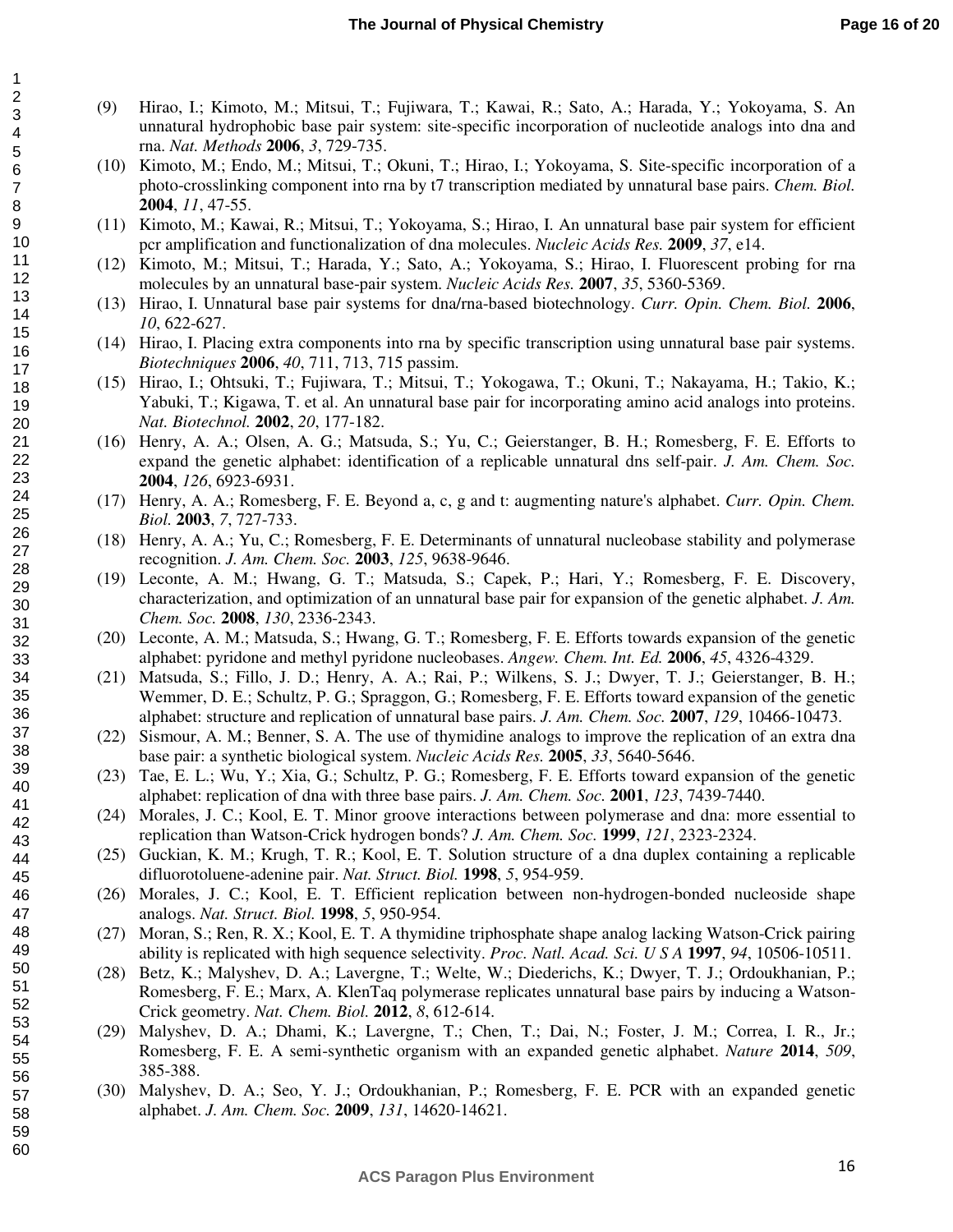- (31) Zhang, L.; Yang, Z.; Sefah, K.; Bradley, K. M.; Hoshika, S.; Kim, M. J.; Kim, H. J.; Zhu, G.; Jimenez, E.; Cansiz, et al. Evolution of functional six-nucleotide dna. *J. Am. Chem. Soc.* **2015**, *137*, 6734-6737.
	- (32) Georgiadis, M. M.; Singh, I.; Kellett, W. F.; Hoshika, S.; Benner, S. A.; Richards, N. G. Structural basis for a six nucleotide genetic alphabet. *J. Am. Chem. Soc.* **2015**, *137*, 6947-6955.
	- (33) Hernandez, A. R.; Shao, Y.; Hoshika, S.; Yang, Z.; Shelke, S. A.; Herrou, J.; Kim, H. J.; Kim, M. J.; Piccirilli, J. A.; Benner, S. A. A crystal structure of a functional rna molecule containing an artificial nucleobase pair. *Angew. Chem., Int. Ed.* **2015**, *54*, 9853-9856.
	- (34) Benner, S. A. Understanding nucleic acids using synthetic chemistry. *Acc. Chem. Res.* **2004**, *37*, 784- 797.
	- (35) Chawla, M.; Abdel-Azeim, S.; Oliva, R.; Cavallo, L. Higher order structural effects stabilizing the reverse watson-crick guanine-cytosine base pair in functional rnas. *Nucleic Acids Res.* **2014**, *42*, 714- 726.
	- (36) Chawla, M.; Credendino, R.; Oliva, R.; Cavallo, L. Structural and energetic impact of non-natural 7 deaza-8-azaadenine and its 7-substituted derivatives on h-Bonding potential with uracil in rna molecules. *J. Phys. Chem. B* **2015**, *119*, 12982-12989.
	- (37) Chawla, M.; Credendino, R.; Poater, A.; Oliva, R.; Cavallo, L. Structural stability, acidity, and halide selectivity of the fluoride riboswitch recognition site. *J. Am. Chem. Soc.* **2015**, *137*, 299-306.
	- (38) Chawla, M.; Oliva, R.; Bujnicki, J. M.; Cavallo, L. An atlas of rna base pairs involving modified nucleobases with optimal geometries and accurate energies. *Nucleic Acids Res.* **2015**, *43*, 6714-6729.
	- (39) Chawla, M.; Sharma, P.; Halder, S.; Bhattacharyya, D.; Mitra, A. Protonation of base pairs in rna: context analysis and quantum chemical investigations of their geometries and stabilities. *J. Phys. Chem. B* **2011**, *115*, 1469-1484.
	- (40) Oliva, R.; Cavallo, L. Frequency and effect of the binding of  $Mg^{2+}$ ,  $Mn^{2+}$ , and  $Co^{2+}$  ions on the guanine base in watson-crick and reverse watson-crick base pairs. *J. Phys. Chem. B* **2009**, *113*, 15670-15678.
	- (41) Oliva, R.; Cavallo, L.; Tramontano, A. Accurate energies of hydrogen bonded nucleic acid base pairs and triplets in tRNA tertiary interactions. *Nucleic Acids Res.* **2006**, *34*, 865-879.
	- (42) Oliva, R.; Tramontano, A.; Cavallo, L. Mg<sup>2+</sup> binding and archaeosine modification stabilize the g15 c48 levitt base pair in tRNAs. *RNA* **2007**, *13*, 1427-1436.
	- (43) Sharma, P.; Chawla, M.; Sharma, S.; Mitra, A. On the role of hoogsteen:hoogsteen interactions in rna: ab initio investigations of structures and energies. *RNA* **2010**, *16*, 942-957.
	- (44) Sharma, P.; Sharma, S.; Chawla, M.; Mitra, A. Modeling the noncovalent interactions at the metabolite binding site in purine riboswitches. *J. Mol. Model.* **2009**, *15*, 633-649.
	- (45) Sponer, J.; Jurecka, P.; Hobza, P. Accurate interaction energies of hydrogen-bonded nucleic acid base pairs. *J. Am. Chem. Soc.* **2004**, *126*, 10142-10151.
	- (46) Sponer, J.; Mladek, A.; Sponer, J. E.; Svozil, D.; Zgarbova, M.; Banas, P.; Jurecka, P.; Otyepka, M. The dna and rna sugar-phosphate backbone emerges as the key player. an overview of quantum-chemical, structural biology and simulation studies. *Phys. Chem. Chem. Phys.* **2012**, *14*, 15257-15277.
	- (47) Sponer, J. E.; Leszczynski, J.; Sychrovsky, V.; Sponer, J. Sugar edge/sugar edge base pairs in rna: stabilities and structures from quantum chemical calculations. *J. Phys. Chem. B* **2005**, *109*, 18680- 18689.
	- (48) Sponer, J. E.; Reblova, K.; Mokdad, A.; Sychrovsky, V.; Leszczynski, J.; Sponer, J. Leading RNA tertiary interactions: structures, energies, and water insertion of a-minor and p-interactions. A quantum chemical view. *J. Phys. Chem. B* **2007**, *111*, 9153-9164.
	- (49) Sponer, J. E.; Spackova, N.; Kulhanek, P.; Leszczynski, J.; Sponer, J. Non-watson-crick base pairing in rna. quantum chemical analysis of the cis watson-crick/sugar edge base pair family. *J. Phys. Chem. A* **2005**, *109*, 2292-2301.
	- (50) Sponer, J. E.; Spackova, N.; Leszczynski, J.; Sponer, J. Principles of rna base pairing: structures and energies of the trans watson-Crick/sugar edge base pairs. *J. Phys. Chem. B* **2005**, *109*, 11399-11410.
	- (51) Hansch, C.; Leo, A.; Taft, R. W. A survey of hammett substituent constants and resonance and field parameters. *Chem. Rev.* **1991**, *91*, 165-195.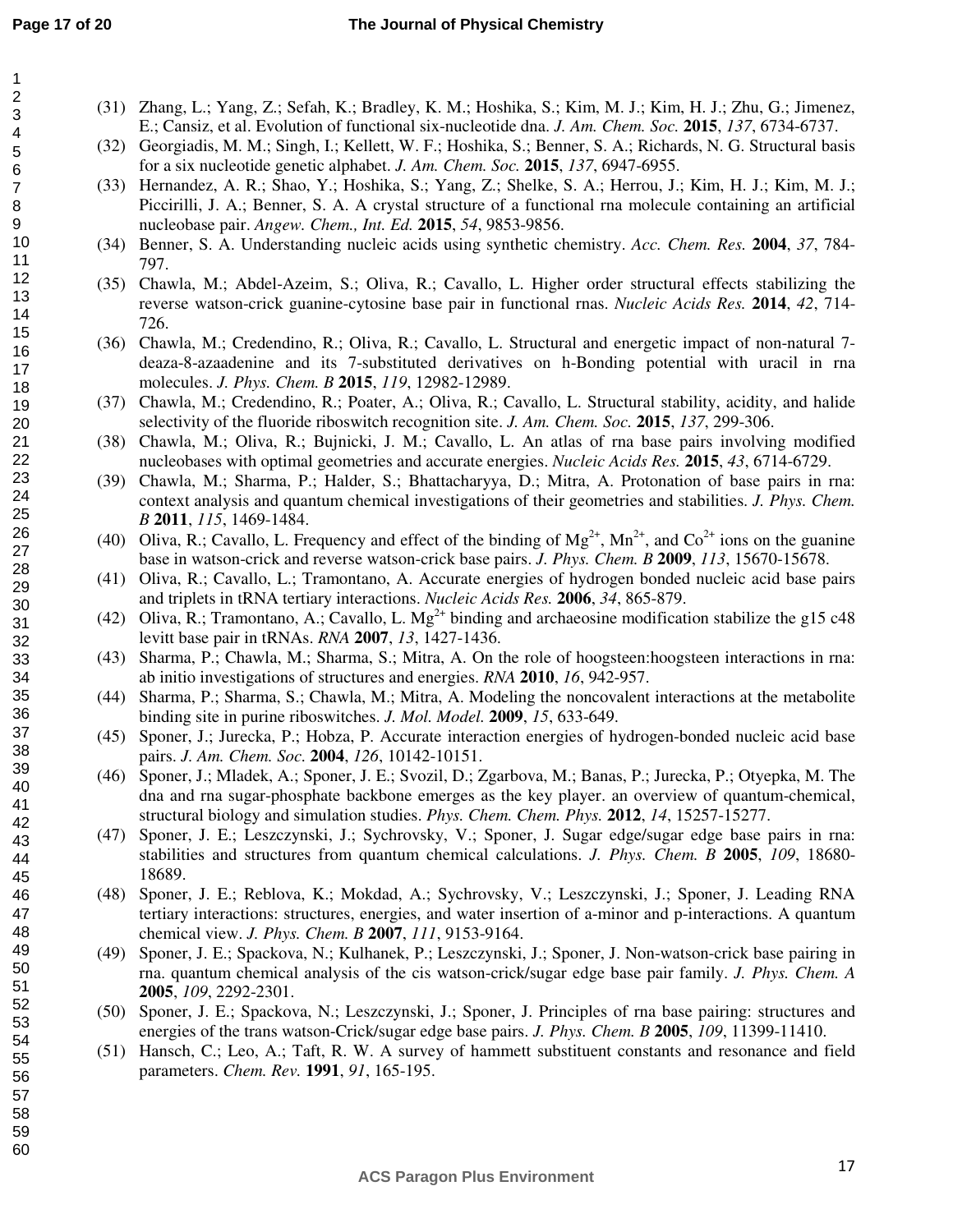- (52) Boyd, G. W.; Coombs, M. M.; Baird, W. M. The presence of a trifluoromethyl rather than a methyl substituent in the bay-region greatly decreases the dna-binding and tumour-initiating activity of the cyclopenta[alpha]phenanthren-17-ones. *Carcinogenesis* **1995**, *16*, 2543-2547.
- (53) Satake, H.; Takeda, S.; Matsumura, A.; Sasaki, M.; Sugimoto, N.; Wataya, Y. Action of 5 trifluoromethyl-2'-deoxyuridine on dna synthesis. *Nucleic Acids Symp. Ser.* **1992**, 189-190.
- (54) Taranenko, M.; Rykhlevskaya, A.; Mtchedlidze, M.; Laval, J.; Kuznetsova, S. Photochemical crosslinking of Escherichia coli fpg protein to dna duplexes containing phenyl(trifluoromethyl)diazirine groups. *Eur. J. Biochem.* **2003**, *270*, 2945-2949.
- (55) Watson, M. D.; Gai, X. S.; Gillies, A. T.; Brewer, S. H.; Fenlon, E. E. A vibrational probe for local nucleic acid environments: 5-cyano-2'-deoxyuridine. *J. Phys. Chem. B* **2008**, *112*, 13188-13192.
- (56) Kim, H. J.; Chen, F.; Benner, S. A. Synthesis and properties of 5-cyano-substituted nucleoside analog with a donor-donor-acceptor hydrogen-bonding pattern. *J Org. Chem.* **2012**, *77*, 3664-3669.
- (57) Bachman, M.; Uribe-Lewis, S.; Yang, X.; Burgess, H. E.; Iurlaro, M.; Reik, W.; Murrell, A.; Balasubramanian, S. 5-Formylcytosine can be a stable dna modification in mammals. *Nat. Chem. Biol.* **2015**, *11*, 555-557.
- (58) Kellinger, M. W.; Song, C. X.; Chong, J.; Lu, X. Y.; He, C.; Wang, D. 5-formylcytosine and 5 carboxylcytosine reduce the rate and substrate specificity of rna polymerase II transcription. *Nat. Struct. Mol. Biol.* **2012**, *19*, 831-833.
- (59) Phelps, K. J.; Ibarra-Soza, J. M.; Tran, K.; Fisher, A. J.; Beal, P. A. Click modification of rna at adenosine: structure and reactivity of 7-ethynyl- and 7-triazolyl-8-aza-7-deazaadenosine in rna. *ACS Chem. Biol.* **2014**, *9*, 1780-1787.
- (60) Seela, F.; He, Y.; Wei, C. F. Parallel-stranded oligonucleotide duplexes containing 5-methylisocytosineguanine and isoguanine-cytosine base pairs. *Tetrahedron* **1999**, *55*, 9481-9500.
- (61) Seela, F.; Wei, C. F.; Melenewski, A.; Feiling, E. Parallel-stranded duplex dna and self-assembled quartet structures formed by isoguanine and related bases. *Nucleosides, Nucleotides Nucleic Acids* **1998**, *17*, 2045-2052.
- (62) Seela, F.; Wei, C. F.; Melenewski, A.; He, Y.; Kroschel, R.; Feiling, E. Parallel-stranded dna formed by new base pairs related to the isoguanine-cytosine or isocytosine-guanine motifs. *Nucleosides, Nucleotides Nucleic Acids* **1999**, *18*, 1543-1548.
- (63) Sugiyama, H.; Ikeda, S.; Saito, I. Remarkably stable parallel-stranded oligonucleotides containing 5 methylisocytosine and isoguanine. *J. Am. Chem. Soc,* **1996**, *118*, 9994-9995.
- (64) Yang, X. L.; Sugiyama, H.; Ikeda, S.; Saito, I.; Wang, A. H. Structural studies of a stable parallelstranded DNA duplex incorporating isoguanine:cytosine and isocytosine:guanine basepairs by nuclear magnetic resonance spectroscopy. *Biophys. J.* **1998**, *75*, 1163-1171.
- (65) Becke, A. D. Density-Functional Thermochemistry .3. The role of exact exchange. *J. Chem. Phys.* **1993**, *98*, 5648-5652.
- (66) Becke, A. D. Density-functional thermochemistry. *Abst. Pap. Am. Chem. Soc.* **1996**, *212*.
- (67) Lee, C. T.; Yang, W. T.; Parr, R. G. Development of the Colle-Salvetti correlation-energy formula into a functional of the electron-density. *Phys. Rev. B* **1988**, *37*, 785-789.
- (68) Dunning, T. H. Gaussian-Basis sets for use in correlated molecular calculations .1. the atoms boron through neon and hydrogen. *J. Chem. Phys.* **1989**, *90*, 1007-1023.
- (69) Klamt, A.; Schuurmann, G. Cosmo a new approach to dielectric screening in solvents with explicit expressions for the screening energy and its gradient. *J. Chem. Soc.,Perkin Trans. 2* **1993**, 799-805.
- (70) Grimme, S.; Antony, J.; Ehrlich, S.; Krieg, H. A consistent and accurate ab initio parametrization of density functional dispersion correction (dft-d) for the 94 elements H-Pu. *J. Chem. Phys.* **2010**, *132*.
- (71) Moller, C.; Plesset, M. S. Note on an approximation treatment for many-electron systems. *Phys. Rev.* **1934**, *46*, 0618-0622.
- (72) Weigend, F.; Haser, M. RI-MP2: first derivatives and global consistency. *Theor. Chem. Acc.* **1997**, *97*, 331-340.
- (73) Boys, S. F.; Bernardi, F. Calculation of small molecular interactions by differences of separate total energies - some procedures with reduced errors. *Mol. Phys.* **1970**, *19*, 553.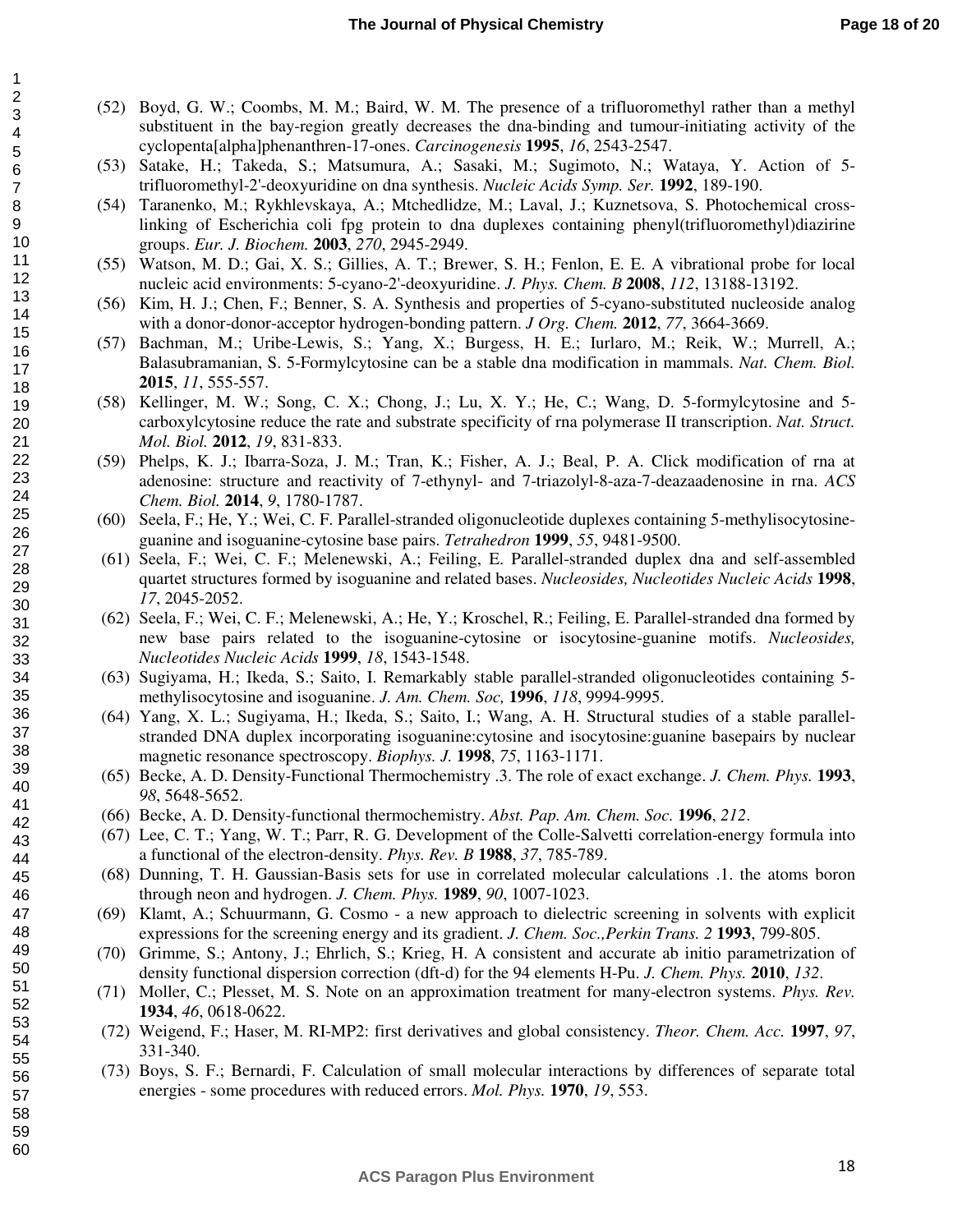- (74) Zirbel, C. L.; Sponer, J. E.; Sponer, J.; Stombaugh, J.; Leontis, N. B. Classification and energetics of the base-phosphate interactions in rna. *Nucleic Acids Res.* **2009**, *37*, 4898-4918.
	- (75) Leontis, N. B.; Stombaugh, J.; Westhof, E. The non-watson-crick base pairs and their associated isostericity matrices. *Nucleic Acids Res.* **2002**, *30*, 3497-3531.
	- (76) Leontis, N. B.; Westhof, E. Geometric nomenclature and classification of rna base pairs. *RNA* **2001**, *7*, 499-512.
	- (77) Hobza, P.; Sponer, J. Significant structural deformation of nucleic acid bases in stacked base pairs: an ab initio study beyond Hartree-Fock. *Chem. Phys. Lett.* **1998**, *288*, 7-14.
	- (78) McDonald, A. R.; Denning, E. J.; MacKerell, A. D. Impact of geometry optimization on base-base stacking interaction energies in the canonical a- and b-forms of dna. *J. Phys. Chem. A* **2013**, *117*, 1560- 1568.
	- (79) Sponer, J.; Leszczynski, J.; Hobza, P. Nature of nucleic acid-base stacking: Nonempirical ab initio and empirical potential characterization of 10 stacked base dimers. comparison of stacked and h-bonded base pairs. *J. Phys. Chem.* **1996**, *100*, 5590-5596.
	- (80) Sponer, J.; Leszczynski, J.; Hobza, P. Hydrogen bonding and stacking of dna bases: a review of quantum-chemical ab initio studies. *J. Biomol. Struct. Dyn.* **1996**, *14*, 117-135.